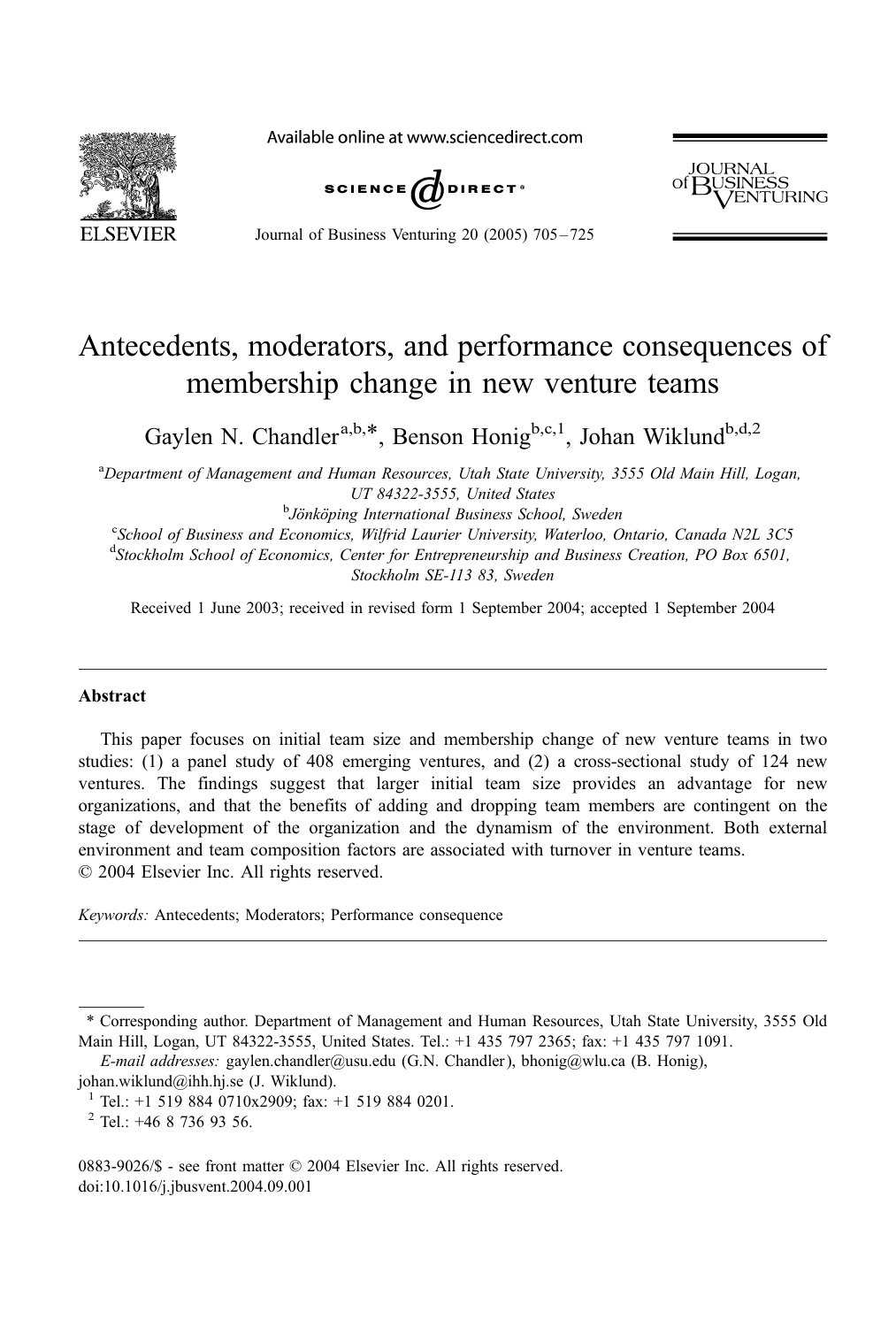#### 1. Executive summary

The most compelling research finding about new venture teams to date is that teamfounded ventures appear to achieve better performance than individually founded ventures ([C](#page-19-0)[ooper and Bruno, 1977;](https://www.researchgate.net/publication/4881712_Success_Among_High-Technology_Firms?el=1_x_8&enrichId=rgreq-8e58a7085e5716c1990a65ef208fcaad-XXX&enrichSource=Y292ZXJQYWdlOzIyMjUzODczMztBUzoxMDUwMTc4OTc5MTQzNzFAMTQwMjA0OTYyNjUxMQ==) [Teach et al., 1986;](#page-19-0) [Weinzimmer, 199](https://www.researchgate.net/publication/288348950_Top_management_team_correlates_of_organizational_growth_in_a_small_business_context_A_comparative_study?el=1_x_8&enrichId=rgreq-8e58a7085e5716c1990a65ef208fcaad-XXX&enrichSource=Y292ZXJQYWdlOzIyMjUzODczMztBUzoxMDUwMTc4OTc5MTQzNzFAMTQwMjA0OTYyNjUxMQ==)[7\)](#page-19-0). This research provides insights toward our understanding of how new venture teams develop over time. Specifically, we focus on the addition or departure of team members. We address the following questions: (1) Do environmental and internal team factors influence the stability or instability of emerging and new venture teams? (2) Does team stability or instability impact subsequent performance of emerging businesses? (3) Are the effects of adding or dropping team members contingent on organizational stage of development and environmental dynamism?

We base our hypotheses on theoretical constructs developed in the literature on turnover in organizations and the top management team literature. We view changes in the management team as an adaptive mechanism ([Boeker,](#page-18-0)[1997\)](#page-18-0) and specifically investigate changes in the top management as adaptations to the external environment and functions of internal team composition. We also investigate the relationship between these adaptations and emerging firm performance. We test our hypotheses in two samples: the first is a panel study in which 408 new ventures in Sweden were contacted four times at intervals of 6 months; the second is a cross-sectional survey of 124 five-year-old ventures in a western state in the United States. Thus, using samples from two countries, and different data gathering and analysis techniques, we provide evidence that the addition and departure of team members influence the development and performance of businesses. In addition, we analyze external environment and team composition factors related to the addition or departure of team members.

Our empirical results provide evidence that the dynamism of the task environment and the instability associated with newness are related to changes in the new venture team, providing support for the "turnover as an adaptive mechanism" perspective. Additions to the team are negatively related to the performance of emerging Swedish firms. In the U.S. sample, relationships between additions to and departures from the team and performance are contingent on the stage of development of the firm and the degree of dynamism in the environment. As firms develop, departures from the management team are increasingly functional and additions are increasingly dysfunctional. In contrast, additions to the team appear to be functional in highly dynamic environments, whereas departures tend to be dysfunctional. Taken in concert, the overall results suggest that it is usually preferable with respect to performance in new organizations to start with a larger number of team members and drop those that do not fit or make meaningful contributions, rather than to start small and add team members as the need arises.

# 2. Introduction

Although numerous researchers have provided evidence that a significant proportion of new ventures is started by more than one individual (e.g., [Cooper, 1973; DeCarol and Lyons,](#page-19-0) [1979;](https://www.researchgate.net/publication/244954143_A_Comparison_of_Selected_Personal_Characteristics_of_Minority_and_Non-Minority_Female_Entrepreneurs?el=1_x_8&enrichId=rgreq-8e58a7085e5716c1990a65ef208fcaad-XXX&enrichSource=Y292ZXJQYWdlOzIyMjUzODczMztBUzoxMDUwMTc4OTc5MTQzNzFAMTQwMjA0OTYyNjUxMQ==) [Eisenhardt and Schoonhoven, 1996;](https://www.researchgate.net/publication/280800935_Resource-based_View_of_Strategic_Alliance_Formation_Strategic_and_Social_Effects_in_Entrepreneurial_Firms?el=1_x_8&enrichId=rgreq-8e58a7085e5716c1990a65ef208fcaad-XXX&enrichSource=Y292ZXJQYWdlOzIyMjUzODczMztBUzoxMDUwMTc4OTc5MTQzNzFAMTQwMjA0OTYyNjUxMQ==) Kamm et al., 1990; [Kazanjian and Rao, 1999](https://www.researchgate.net/publication/247734286_Research_Note_The_Creation_of_Capabilities_in_New_Ventures--A_Longitudinal_Study?el=1_x_8&enrichId=rgreq-8e58a7085e5716c1990a65ef208fcaad-XXX&enrichSource=Y292ZXJQYWdlOzIyMjUzODczMztBUzoxMDUwMTc4OTc5MTQzNzFAMTQwMjA0OTYyNjUxMQ==)),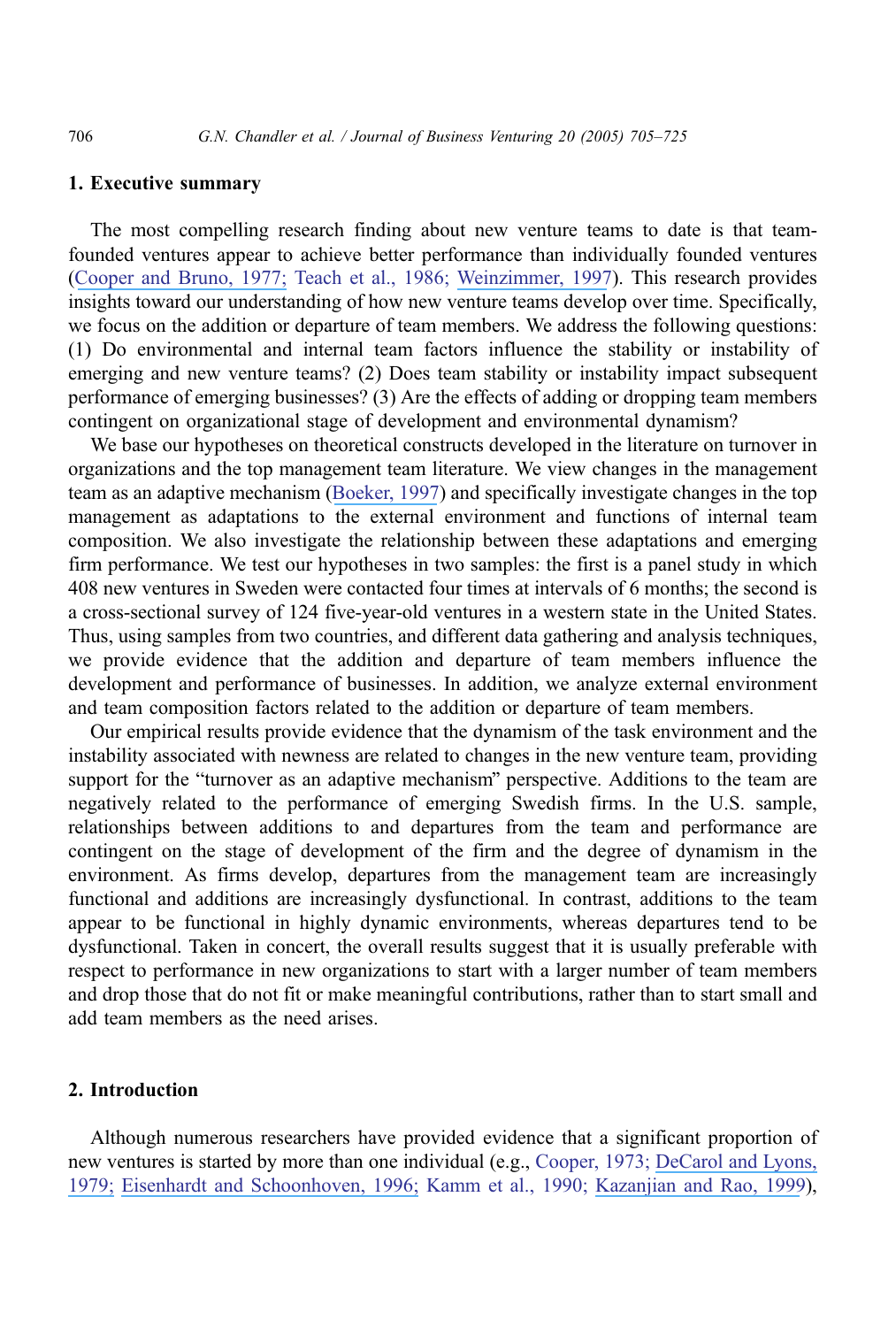little is known about new venture teams ([Kamm et al., 1990\)](#page-19-0). The most compelling research finding to date is that team-founded ventures appear to achieve better performance than individually founded ventures ([C](#page-19-0)[ooper and Bruno, 1977;](https://www.researchgate.net/publication/4881712_Success_Among_High-Technology_Firms?el=1_x_8&enrichId=rgreq-8e58a7085e5716c1990a65ef208fcaad-XXX&enrichSource=Y292ZXJQYWdlOzIyMjUzODczMztBUzoxMDUwMTc4OTc5MTQzNzFAMTQwMjA0OTYyNjUxMQ==) [Teach et al., 1986;](#page-19-0) [Weinzimmer,](https://www.researchgate.net/publication/288348950_Top_management_team_correlates_of_organizational_growth_in_a_small_business_context_A_comparative_study?el=1_x_8&enrichId=rgreq-8e58a7085e5716c1990a65ef208fcaad-XXX&enrichSource=Y292ZXJQYWdlOzIyMjUzODczMztBUzoxMDUwMTc4OTc5MTQzNzFAMTQwMjA0OTYyNjUxMQ==) [1997](https://www.researchgate.net/publication/288348950_Top_management_team_correlates_of_organizational_growth_in_a_small_business_context_A_comparative_study?el=1_x_8&enrichId=rgreq-8e58a7085e5716c1990a65ef208fcaad-XXX&enrichSource=Y292ZXJQYWdlOzIyMjUzODczMztBUzoxMDUwMTc4OTc5MTQzNzFAMTQwMjA0OTYyNjUxMQ==)). Team start-ups perform better than individual start-ups; however, a larger initial team size is likely to be associated with greater heterogeneity, which can lead to increased levels of conflict due to diverging perspectives and viewpoints ([A](#page-18-0)[mason and Sapienza, 199](https://www.researchgate.net/publication/254121100_The_Effects_of_Top_Management_Team_Size_and_Interaction_Norms_on_Cognitive_and_Affective_Conflict?el=1_x_8&enrichId=rgreq-8e58a7085e5716c1990a65ef208fcaad-XXX&enrichSource=Y292ZXJQYWdlOzIyMjUzODczMztBUzoxMDUwMTc4OTc5MTQzNzFAMTQwMjA0OTYyNjUxMQ==)[7\)](#page-18-0). In developed organizations, heterogeneity has been found to be directly related to management team turnover ([H](#page-19-0)[arrison et al., 1998;](https://www.researchgate.net/publication/275714274_Beyond_relational_demography_Time_and_the_effects_of_surface-_and_deep-level_diversity_on_work_group_cohesion?el=1_x_8&enrichId=rgreq-8e58a7085e5716c1990a65ef208fcaad-XXX&enrichSource=Y292ZXJQYWdlOzIyMjUzODczMztBUzoxMDUwMTc4OTc5MTQzNzFAMTQwMjA0OTYyNjUxMQ==) [Jackson et al., 1991;](https://www.researchgate.net/publication/232477749_Some_Differences_Make_a_Difference_Individual_Dissimilarity_and_Group_Heterogeneity_as_Correlates_of_Recruitment_Promotions_and_Turnover?el=1_x_8&enrichId=rgreq-8e58a7085e5716c1990a65ef208fcaad-XXX&enrichSource=Y292ZXJQYWdlOzIyMjUzODczMztBUzoxMDUwMTc4OTc5MTQzNzFAMTQwMjA0OTYyNjUxMQ==) [Wiersema and Bird, 199](https://www.researchgate.net/publication/270135113_)[3\)](#page-19-0) by reducing social integration, communication, and cohesion ([W](#page-20-0)[agner et al., 198](https://www.researchgate.net/publication/270390339_Organizational_Demography_and_Turnover_in_Top-Management_Group?el=1_x_8&enrichId=rgreq-8e58a7085e5716c1990a65ef208fcaad-XXX&enrichSource=Y292ZXJQYWdlOzIyMjUzODczMztBUzoxMDUwMTc4OTc5MTQzNzFAMTQwMjA0OTYyNjUxMQ==)[4\)](#page-20-0). Taken together, these studies suggest that initial team size and composition are related to the future development of the new venture in complex ways, and that the adding or dropping of members from a new venture team may influence strategic direction and performance.

In the top management team literature, turnover is framed as an adaptation mechanism such that changes in management team membership frequently are associated with strategic changes ([B](#page-18-0)[oeker, 1997;](https://www.researchgate.net/publication/271761028_Executive_Migration_and_Strategic_Change_The_Effect_of_Top_Manager_Movement_on_Product-Market_Entry?el=1_x_8&enrichId=rgreq-8e58a7085e5716c1990a65ef208fcaad-XXX&enrichSource=Y292ZXJQYWdlOzIyMjUzODczMztBUzoxMDUwMTc4OTc5MTQzNzFAMTQwMjA0OTYyNjUxMQ==) [Wiersema and Bantel, 199](https://www.researchgate.net/publication/227770331_Top_Management_Team_Turnover_As_an_Adaptation_Mechanism_The_Role_of_the_Environment?el=1_x_8&enrichId=rgreq-8e58a7085e5716c1990a65ef208fcaad-XXX&enrichSource=Y292ZXJQYWdlOzIyMjUzODczMztBUzoxMDUwMTc4OTc5MTQzNzFAMTQwMjA0OTYyNjUxMQ==)[3\)](#page-18-0). Along with the evidence from the top management team literature, the antecedents and consequences of turnover in new venture teams emerged as an important issue for us when we conducted in-depth interviews in a preliminary study. We discovered a tendency toward significant changes in membership in new venture teams during the early stages of new venture development. These changes seemed to influence the subsequent development of the firms we were studying, yet the few studies that deal with new venture teams have treated start-up team composition as a static variable and have not accounted for changing team membership (e.g., [Weinzimmer,](https://www.researchgate.net/publication/288348950_Top_management_team_correlates_of_organizational_growth_in_a_small_business_context_A_comparative_study?el=1_x_8&enrichId=rgreq-8e58a7085e5716c1990a65ef208fcaad-XXX&enrichSource=Y292ZXJQYWdlOzIyMjUzODczMztBUzoxMDUwMTc4OTc5MTQzNzFAMTQwMjA0OTYyNjUxMQ==)[1997;](https://www.researchgate.net/publication/288348950_Top_management_team_correlates_of_organizational_growth_in_a_small_business_context_A_comparative_study?el=1_x_8&enrichId=rgreq-8e58a7085e5716c1990a65ef208fcaad-XXX&enrichSource=Y292ZXJQYWdlOzIyMjUzODczMztBUzoxMDUwMTc4OTc5MTQzNzFAMTQwMjA0OTYyNjUxMQ==) Ensley et al., 2002). A related issue that has been explored only sparingly in the literature is that the demands on a team may differ at different developmental stages (cf. [Birley](https://www.researchgate.net/publication/270820316_Entrepreneurial_teams_and_venture_growth?el=1_x_8&enrichId=rgreq-8e58a7085e5716c1990a65ef208fcaad-XXX&enrichSource=Y292ZXJQYWdlOzIyMjUzODczMztBUzoxMDUwMTc4OTc5MTQzNzFAMTQwMjA0OTYyNjUxMQ==)[and](https://www.researchgate.net/publication/270820316_Entrepreneurial_teams_and_venture_growth?el=1_x_8&enrichId=rgreq-8e58a7085e5716c1990a65ef208fcaad-XXX&enrichSource=Y292ZXJQYWdlOzIyMjUzODczMztBUzoxMDUwMTc4OTc5MTQzNzFAMTQwMjA0OTYyNjUxMQ==) [Stockley, 2000](https://www.researchgate.net/publication/270820316_Entrepreneurial_teams_and_venture_growth?el=1_x_8&enrichId=rgreq-8e58a7085e5716c1990a65ef208fcaad-XXX&enrichSource=Y292ZXJQYWdlOzIyMjUzODczMztBUzoxMDUwMTc4OTc5MTQzNzFAMTQwMjA0OTYyNjUxMQ==)). Possible differences in requisite team characteristics at different developmental stages have been noted in the evolutionary literature (cf. [Aldrich,](https://www.researchgate.net/publication/245024168_Organizations_Evolving?el=1_x_8&enrichId=rgreq-8e58a7085e5716c1990a65ef208fcaad-XXX&enrichSource=Y292ZXJQYWdlOzIyMjUzODczMztBUzoxMDUwMTc4OTc5MTQzNzFAMTQwMjA0OTYyNjUxMQ==)[1999\),](https://www.researchgate.net/publication/245024168_Organizations_Evolving?el=1_x_8&enrichId=rgreq-8e58a7085e5716c1990a65ef208fcaad-XXX&enrichSource=Y292ZXJQYWdlOzIyMjUzODczMztBUzoxMDUwMTc4OTc5MTQzNzFAMTQwMjA0OTYyNjUxMQ==) but such speculations have not been verified empirically in the literature on entrepreneurial teams.

In response to the lack of research in these areas, this paper sets out to answer the following three basic research questions: (1) Do environmental and internal team factors influence the stability or instability of emerging and new venture teams? (2) Does team stability or instability impact subsequent performance in emerging and new ventures? (3) Are the effects of adding or dropping team members contingent on organizational stage of development and environmental dynamism?

#### 3. Theory and hypotheses

Previous research suggests that changes in the size and composition of a management team may influence the development of the business ([Boeker, 1997\)](#page-18-0). Our hypotheses are developed following the model presented in [Fig. 1.](#page-3-0) Task environment dynamism, venture stage of development, team size, and team heterogeneity are all hypothesized to influence new venture team turnover, which in turn has performance implications. The factors external to the team, task environment dynamism and firm stage of development, are hypothesized to exert both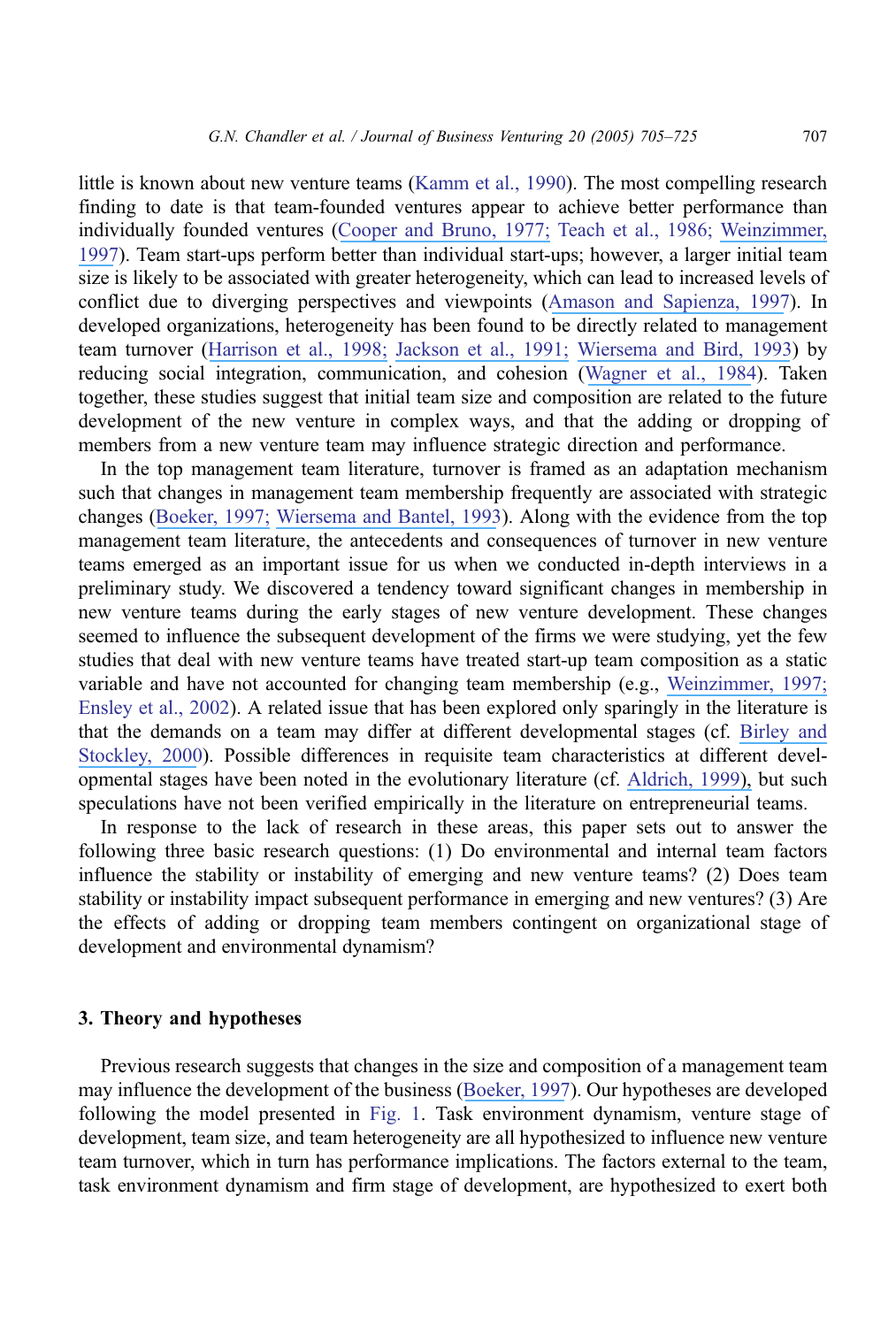

Fig. 1. Research Model.

direct and moderating influences. Our following formal hypotheses conform with the proposed model.

#### 3.1. Antecedents of turnover in new venture teams

Evidence suggests that both forces external to the team and team characteristics influence member change in the team. For example, [B](https://www.researchgate.net/publication/271761028_Executive_Migration_and_Strategic_Change_The_Effect_of_Top_Manager_Movement_on_Product-Market_Entry?el=1_x_8&enrichId=rgreq-8e58a7085e5716c1990a65ef208fcaad-XXX&enrichSource=Y292ZXJQYWdlOzIyMjUzODczMztBUzoxMDUwMTc4OTc5MTQzNzFAMTQwMjA0OTYyNjUxMQ==)[oeker \(1997\)](#page-18-0) suggests that changes in the top management team are a response to changing external environmental factors. In contrast, [Amason and Sapienza \(1997\)](#page-18-0) provide evidence that team heterogeneity is positively linked to turnover in the top management team.

## 3.1.1. Environmental dynamism

Changes in the management team are viewed as an adaptive mechanism ([Boeker, 1997\)](#page-18-0). Environmental dynamism places great demands on members of the management team because routine solutions continuously become impracticable ([Wiersema and Bantel, 1993\)](#page-20-0). One of the ways firms operating in unstable environments will change and adapt is by making changes to the management team. We therefore anticipate dynamic environments to be associated with greater turnover. Hence:

Hypothesis 1. Industry dynamism is positively associated with turnover (both additions and departures) in new venture teams.

## 3.1.2. Venture stage of development

As firms move through various stages of growth, the problems that must be addressed change. This results in a need for different skills, priorities, and structural configurations ([Hanks](#page-19-0) et al., 1993; [Kazanjian and Rao, 1999](https://www.researchgate.net/publication/247734286_Research_Note_The_Creation_of_Capabilities_in_New_Ventures--A_Longitudinal_Study?el=1_x_8&enrichId=rgreq-8e58a7085e5716c1990a65ef208fcaad-XXX&enrichSource=Y292ZXJQYWdlOzIyMjUzODczMztBUzoxMDUwMTc4OTc5MTQzNzFAMTQwMjA0OTYyNjUxMQ==)). Both contingency ([Lawrence and Lorsch, 1967\)](#page-19-0) and institutional theorists [\(](https://www.researchgate.net/publication/256004029_Institutionalized_Organizations_Formal_Structure_as_Myth_and_Ceremony?el=1_x_8&enrichId=rgreq-8e58a7085e5716c1990a65ef208fcaad-XXX&enrichSource=Y292ZXJQYWdlOzIyMjUzODczMztBUzoxMDUwMTc4OTc5MTQzNzFAMTQwMjA0OTYyNjUxMQ==)[DiMaggio and Powell, 1983; Meyer and Rowan, 1977](#page-19-0)[\)](https://www.researchgate.net/publication/256004029_Institutionalized_Organizations_Formal_Structure_as_Myth_and_Ceremony?el=1_x_8&enrichId=rgreq-8e58a7085e5716c1990a65ef208fcaad-XXX&enrichSource=Y292ZXJQYWdlOzIyMjUzODczMztBUzoxMDUwMTc4OTc5MTQzNzFAMTQwMjA0OTYyNjUxMQ==) argue that

<span id="page-3-0"></span>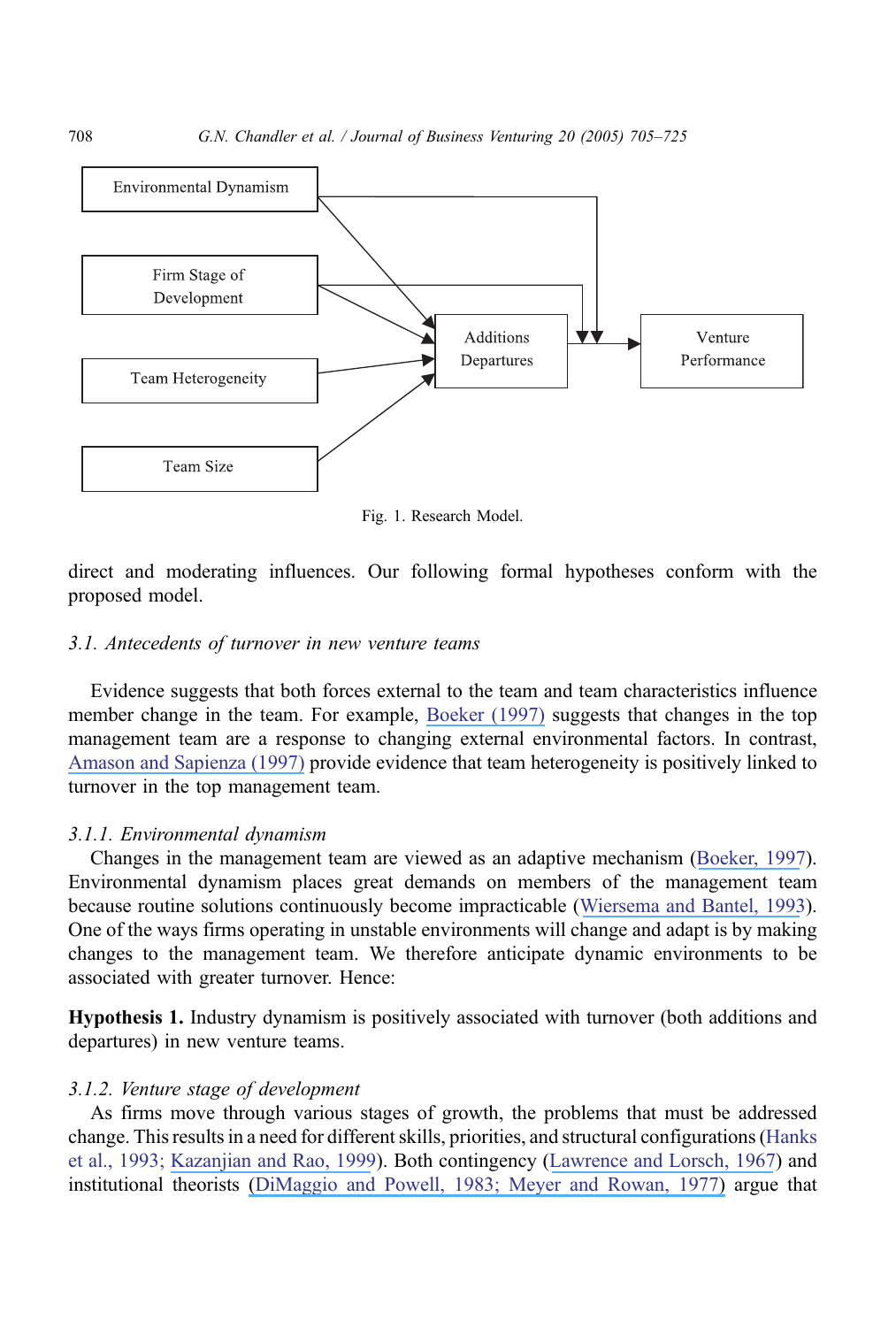organizations change their structures to match environmental contextual demands. This suggests that as a firm develops, it puts increasing pressure on the management team to change. This change can be at least partially addressed by adding and dropping team members.

Hypothesis 2. The stage of development of a company is positively associated with turnover (both additions and departures) in new venture teams.

## 3.1.3. Initial team size and turnover

The Law of Requisite Variety [\(Ashby, 1956\)](https://www.researchgate.net/publication/224982280_An_Introduction_to_Cybernetic?el=1_x_8&enrichId=rgreq-8e58a7085e5716c1990a65ef208fcaad-XXX&enrichSource=Y292ZXJQYWdlOzIyMjUzODczMztBUzoxMDUwMTc4OTc5MTQzNzFAMTQwMjA0OTYyNjUxMQ==) suggests that the variety of resources required is contingent on the conditions in the environment. Because the task environment is not yet clearly defined for newly emerging organizations, it is unlikely that the new venture can clearly define the relevant resources, competencies, and capabilities from the outset, but only through experimentation ([Sarasvathy, 2001](https://www.researchgate.net/publication/228264546_Causation_and_Effectuation_Toward_A_Theoretical_Shift_from_Economic_Inevitability_to_Entrepreneurial_Contingency?el=1_x_8&enrichId=rgreq-8e58a7085e5716c1990a65ef208fcaad-XXX&enrichSource=Y292ZXJQYWdlOzIyMjUzODczMztBUzoxMDUwMTc4OTc5MTQzNzFAMTQwMjA0OTYyNjUxMQ==)[;](#page-20-0) [Starr and MacMillan, 199](https://www.researchgate.net/publication/228120962_Resource_Cooptation_Via_Social_Contracting_Resource_Acquisition_Strategies_for_New_Ventures?el=1_x_8&enrichId=rgreq-8e58a7085e5716c1990a65ef208fcaad-XXX&enrichSource=Y292ZXJQYWdlOzIyMjUzODczMztBUzoxMDUwMTc4OTc5MTQzNzFAMTQwMjA0OTYyNjUxMQ==)[0\)](#page-20-0). In addition, research evidence suggests that increased size has a negative effect on the social integration, informal communication, and communication frequency of teams. [Amason and Sapienza](#page-18-0) (1997) found that larger teams often produced high levels of affective conflict, which has been shown to have negative impacts on group cohesion [\(Jehn et al., 1997\).](https://www.researchgate.net/publication/235299732_To_agree_or_not_to_agree_The_effects_of_value_congruence_individual_demographic_dissimilarity_and_conflict_on_workgroup_outcomes?el=1_x_8&enrichId=rgreq-8e58a7085e5716c1990a65ef208fcaad-XXX&enrichSource=Y292ZXJQYWdlOzIyMjUzODczMztBUzoxMDUwMTc4OTc5MTQzNzFAMTQwMjA0OTYyNjUxMQ==) Similarly, relationship building takes time ([S](#page-20-0)[mith et al., 199](https://www.researchgate.net/publication/228197702_Top_Management_Team_Demography_and_Process_The_Role_of_Social_Integration_and_Communication?el=1_x_8&enrichId=rgreq-8e58a7085e5716c1990a65ef208fcaad-XXX&enrichSource=Y292ZXJQYWdlOzIyMjUzODczMztBUzoxMDUwMTc4OTc5MTQzNzFAMTQwMjA0OTYyNjUxMQ==)[4\)](#page-20-0). During the emergent phase of a business, cohesive bonds are less likely to have formed, which also makes it easier to add and drop members. Taken together, these arguments lead to the following hypothesis:

Hypothesis 3. Initial team size is positively associated with both the addition and departure of team members.

# 3.1.4. Team heterogeneity and turnover

Functional and demographic heterogeneity among new venture team members may also be related to the stability of the team. This is consistent with upper echelons and strategic decision-making literatures, which suggest that increased levels of conflict result from diverging perspectives and viewpoints, often resulting in affective conflict ([A](#page-18-0)[mason](https://www.researchgate.net/publication/254121100_The_Effects_of_Top_Management_Team_Size_and_Interaction_Norms_on_Cognitive_and_Affective_Conflict?el=1_x_8&enrichId=rgreq-8e58a7085e5716c1990a65ef208fcaad-XXX&enrichSource=Y292ZXJQYWdlOzIyMjUzODczMztBUzoxMDUwMTc4OTc5MTQzNzFAMTQwMjA0OTYyNjUxMQ==)[and](https://www.researchgate.net/publication/254121100_The_Effects_of_Top_Management_Team_Size_and_Interaction_Norms_on_Cognitive_and_Affective_Conflict?el=1_x_8&enrichId=rgreq-8e58a7085e5716c1990a65ef208fcaad-XXX&enrichSource=Y292ZXJQYWdlOzIyMjUzODczMztBUzoxMDUwMTc4OTc5MTQzNzFAMTQwMjA0OTYyNjUxMQ==) [Sapienza, 1997](https://www.researchgate.net/publication/254121100_The_Effects_of_Top_Management_Team_Size_and_Interaction_Norms_on_Cognitive_and_Affective_Conflict?el=1_x_8&enrichId=rgreq-8e58a7085e5716c1990a65ef208fcaad-XXX&enrichSource=Y292ZXJQYWdlOzIyMjUzODczMztBUzoxMDUwMTc4OTc5MTQzNzFAMTQwMjA0OTYyNjUxMQ==)). [W](https://www.researchgate.net/publication/270390339_Organizational_Demography_and_Turnover_in_Top-Management_Group?el=1_x_8&enrichId=rgreq-8e58a7085e5716c1990a65ef208fcaad-XXX&enrichSource=Y292ZXJQYWdlOzIyMjUzODczMztBUzoxMDUwMTc4OTc5MTQzNzFAMTQwMjA0OTYyNjUxMQ==)[agner et al. \(1984\)](#page-20-0) argued that heterogeneity reduces social integration, communication, and cohesion. Past research ([Harrison et al., 1998; Jackson et al., 1991;](#page-19-0) Wagner et al., 1984, Wiersema and [Bird, 1993](https://www.researchgate.net/publication/270135113_)) provides some indication that heterogeneity may be positively related to team turnover. Thus, both theoretical and empirical evidence suggest that team heterogeneity is likely to be associated with changes of membership in the new venture team.

Hypothesis 4. Demographic and functional heterogeneity in the start-up team will be positively related to both the addition and departure of team members.

## 3.2. Changes in team membership and venture performance

Although turnover in the management team is viewed as an adaptive mechanism [\(Boeker, 1997\)](#page-18-0), we found little research published in major management or entrepreneurship journals that investigated changes in team membership and implications for new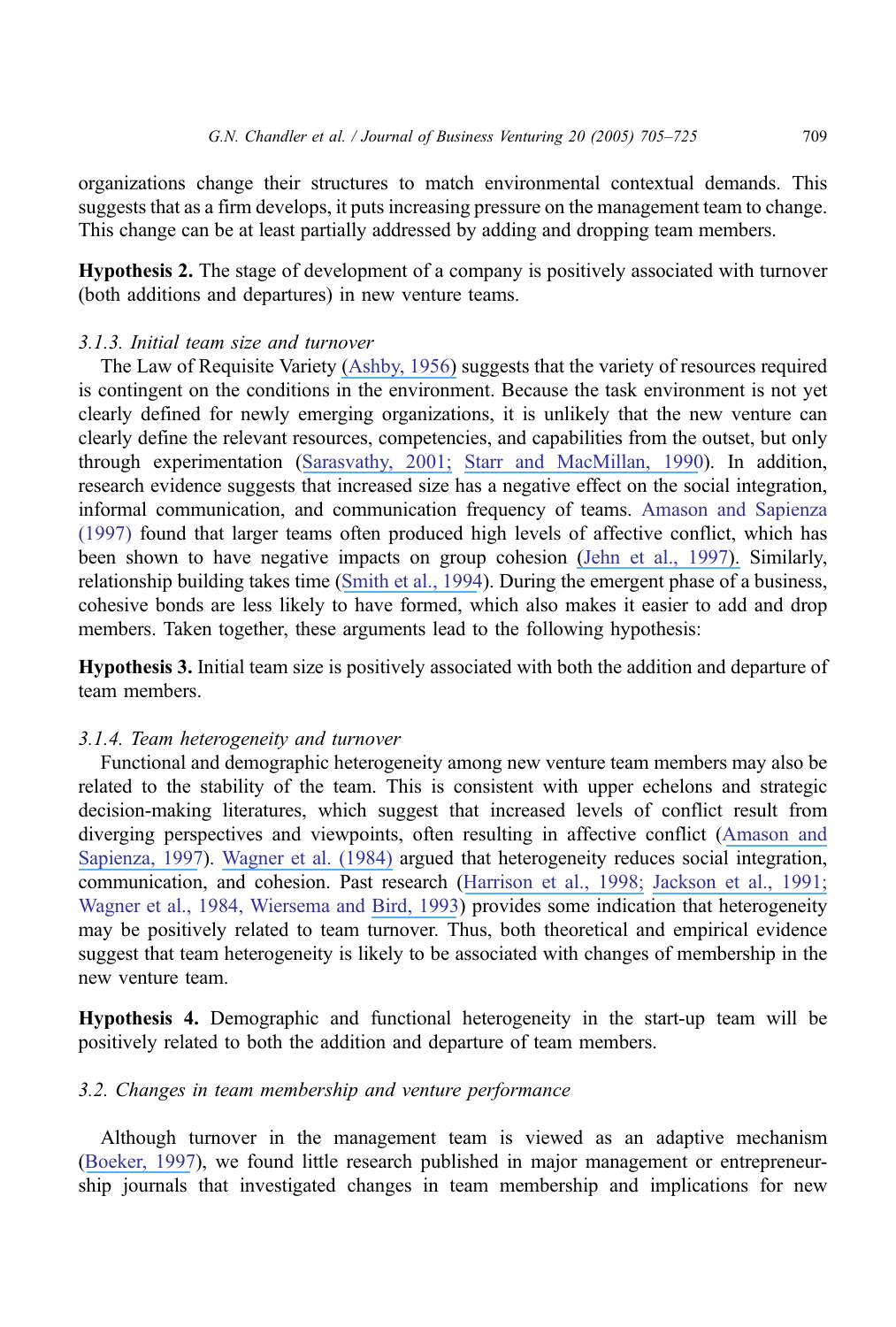venture performance. The literature on teams suggests that changes in the team can require substantial socialization [\(Adelman and Frey, 1997\)](https://www.researchgate.net/publication/232824874_The_Fragile_Community_Living_Together_With_AIDS_Book?el=1_x_8&enrichId=rgreq-8e58a7085e5716c1990a65ef208fcaad-XXX&enrichSource=Y292ZXJQYWdlOzIyMjUzODczMztBUzoxMDUwMTc4OTc5MTQzNzFAMTQwMjA0OTYyNjUxMQ==) and can impact team performance. Indeed, case study evidence suggests that changes in team membership may substantially influence the development of a venture ([Chandler and Lyon, 2001\)](#page-19-0). However, in the top management teams literature, [Virany and Tushman \(1986\)](https://www.researchgate.net/publication/223472089_Top_Management_Teams_and_Corporate_Success_in_an_Emerging_Industry?el=1_x_8&enrichId=rgreq-8e58a7085e5716c1990a65ef208fcaad-XXX&enrichSource=Y292ZXJQYWdlOzIyMjUzODczMztBUzoxMDUwMTc4OTc5MTQzNzFAMTQwMjA0OTYyNjUxMQ==) found no significant performance differences between firms with top management teams that had high versus low turnover.

# 3.2.1. Departures from the team and venture performance

The literature on personnel turnover provides some guidelines regarding the performance implications of turnover. Starting with departures, scholars agree that both functional and dysfunctional departures exist at both the individual and organizational levels of analysis ([Shaw](#page-20-0)[et](#page-20-0)[al.,](#page-20-0)[1998\)](#page-20-0). According to [Dess and Shaw \(2001\)](#page-19-0) a cost–benefit perspective argues that recruiting, hiring, and decreased productivity costs result in diminished financial returns. From a human capital perspective, departing members may take valuable tacit and explicit knowledge away with them ([Cascio, 1999\)](#page-18-0). Both of these perspectives suggest a negative relationship between departures and performance. However, there is substantial empirical evidence that, on balance, the poorest performers are likely to leave ([McEvoy](#page-19-0) and Cascio, 1987). A rationale explaining this finding is that both employers and employees recognize when things are not working out well. The combination of not achieving and not being valued in the organization creates an environment in which poor performers are more likely to leave than good performers. As poor performers leave, there are anticipated positive implications for team performance. We propose that this explanation applies to departures of members from start-up teams and justifies the following hypothesis:

Hypothesis 5. Team departures are positively associated with new venture performance.

## 3.2.2. Additions to the team and venture performance

The dynamics associated with adding team members are different from those associated with dropping team members. Newly formed groups are more likely to operate informally, with tacit cohesion rather than following explicit rules and goals ([Polanyi, 1967\)](#page-19-0). Thus, even in the initial stages of a team, adding members can be disruptive, but the disruption of adding a member increases as the team and organization develops. Adding members into an existing team requires considerable socialization and adaptation by both new and existing team members [\(](https://www.researchgate.net/publication/232824874_The_Fragile_Community_Living_Together_With_AIDS_Book?el=1_x_8&enrichId=rgreq-8e58a7085e5716c1990a65ef208fcaad-XXX&enrichSource=Y292ZXJQYWdlOzIyMjUzODczMztBUzoxMDUwMTc4OTc5MTQzNzFAMTQwMjA0OTYyNjUxMQ==)[Adelman and Frey, 1997](#page-18-0)[\).](https://www.researchgate.net/publication/232824874_The_Fragile_Community_Living_Together_With_AIDS_Book?el=1_x_8&enrichId=rgreq-8e58a7085e5716c1990a65ef208fcaad-XXX&enrichSource=Y292ZXJQYWdlOzIyMjUzODczMztBUzoxMDUwMTc4OTc5MTQzNzFAMTQwMjA0OTYyNjUxMQ==) Both new and existing group members must be clear about both what their expected goals are, and what their roles are in accomplishing various tasks ([Kemer et al., 1985\)](#page-19-0). In addition, sufficient time must be allowed to functionally integrate all members of a team ([Heinen and Jacobson, 1976\)](#page-19-0). We believe these findings apply to the specialized case of new venture teams. Existing team members develop shared expectations for how the business should operate. New members often arrive with very different perspectives and agendas. They require time to learn the cultural norms established by existing new venture members. As a result, individuals added to the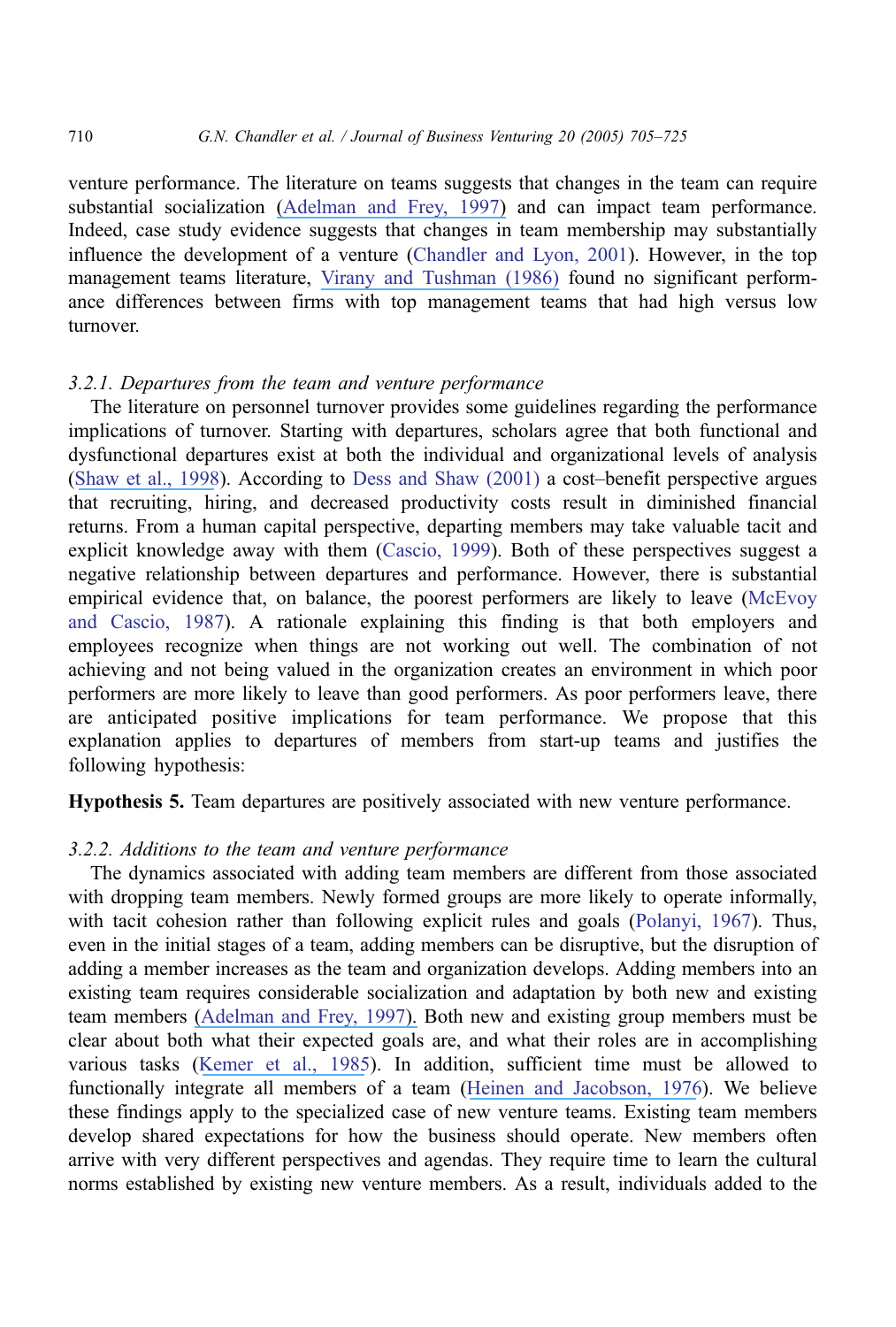team sometime after start-up are very disruptive to existing practices and are expected to be largely dysfunctional.

Hypothesis 6. Team additions are negatively associated with new venture performance.

## 3.3. Moderating variables

We expect the relationships between turnover and performance to be moderated by factors external to the team. When external factors such as the task environment or the stage of development are changing rapidly, it puts more pressure on the team to change in order to meet those exigencies.

## 3.3.1. Environmental dynamism as a moderating variable

Because team turnover can be a mechanism used for adaptation ([Boeker,](#page-18-0)[1997\)](#page-18-0), the functionality or dysfunctionality of team changes is likely to depend upon how much change is required by the environment in which the new venture operates. In our context, environmental dynamism refers to the rate of unpredictable change that exists in the task environment that is relevant to decision making ([Sharfman and Dean, 1991\)](#page-20-0). Environmental dynamism places great demands on members of the management team because routine solutions continuously become impracticable ([W](#page-20-0)[iersema and Bantel, 199](https://www.researchgate.net/publication/227770331_Top_Management_Team_Turnover_As_an_Adaptation_Mechanism_The_Role_of_the_Environment?el=1_x_8&enrichId=rgreq-8e58a7085e5716c1990a65ef208fcaad-XXX&enrichSource=Y292ZXJQYWdlOzIyMjUzODczMztBUzoxMDUwMTc4OTc5MTQzNzFAMTQwMjA0OTYyNjUxMQ==)[3\)](#page-20-0), and it is necessary to adapt to these environmental changes. One way to adapt to the changes implied by a dynamic environment is by making changes to the new venture team ([Boeker, 1997;](https://www.researchgate.net/publication/271761028_Executive_Migration_and_Strategic_Change_The_Effect_of_Top_Manager_Movement_on_Product-Market_Entry?el=1_x_8&enrichId=rgreq-8e58a7085e5716c1990a65ef208fcaad-XXX&enrichSource=Y292ZXJQYWdlOzIyMjUzODczMztBUzoxMDUwMTc4OTc5MTQzNzFAMTQwMjA0OTYyNjUxMQ==) [Wiersema and Bantel, 1993](https://www.researchgate.net/publication/227770331_Top_Management_Team_Turnover_As_an_Adaptation_Mechanism_The_Role_of_the_Environment?el=1_x_8&enrichId=rgreq-8e58a7085e5716c1990a65ef208fcaad-XXX&enrichSource=Y292ZXJQYWdlOzIyMjUzODczMztBUzoxMDUwMTc4OTc5MTQzNzFAMTQwMjA0OTYyNjUxMQ==)). This suggests that environmental dynamism moderates the relationship between team turnover and performance. Thus:

Hypothesis 7. Task environment dynamism moderates the relationship between additions (a), departures (b), and performance. As dynamism increases, both additions and departures from the team will be more positively correlated with performance.

## 3.3.2. Venture stage of development

Teamwork is influenced by contextual factors and task requirements ([Cannon-Bowers et](#page-18-0) [al., 1995](https://www.researchgate.net/publication/243778198_Defining_Competencies_And_Establishing_Team_Training_Requirements?el=1_x_8&enrichId=rgreq-8e58a7085e5716c1990a65ef208fcaad-XXX&enrichSource=Y292ZXJQYWdlOzIyMjUzODczMztBUzoxMDUwMTc4OTc5MTQzNzFAMTQwMjA0OTYyNjUxMQ==)). The literature on venture development suggests that the stage of development of the emerging venture creates significant demands for changes in capabilities and competencies as the exigencies for success change ([Hanks et al., 1993; Flamholtz and](#page-19-0) [Randle, 2000](https://www.researchgate.net/publication/276009826_How_to_Make_the_Transition_from_an_Entrepreneurship_to_a_Professionally_Managed_Firm?el=1_x_8&enrichId=rgreq-8e58a7085e5716c1990a65ef208fcaad-XXX&enrichSource=Y292ZXJQYWdlOzIyMjUzODczMztBUzoxMDUwMTc4OTc5MTQzNzFAMTQwMjA0OTYyNjUxMQ==)). Previous research indicates that departures are more likely to be functional when the organization has relatively clear performance targets, and more information about how individuals contribute to these performance targets ([James and Soref, 1981\)](#page-19-0). This information is likely to become more available as the venture develops. Thus, the stage of development of a company is expected to influence the relationship between turnover and performance. Both the newness and nonhierarchical nature of new organizations facilitate broad work roles, which allows remaining members to cover responsibilities vacated by departing members. As the venture grows, the business concepts are more likely to stabilize and the roles and work tasks of team members are more likely to have become clarified and formalized. The stage of development of the firm moderates the relationship between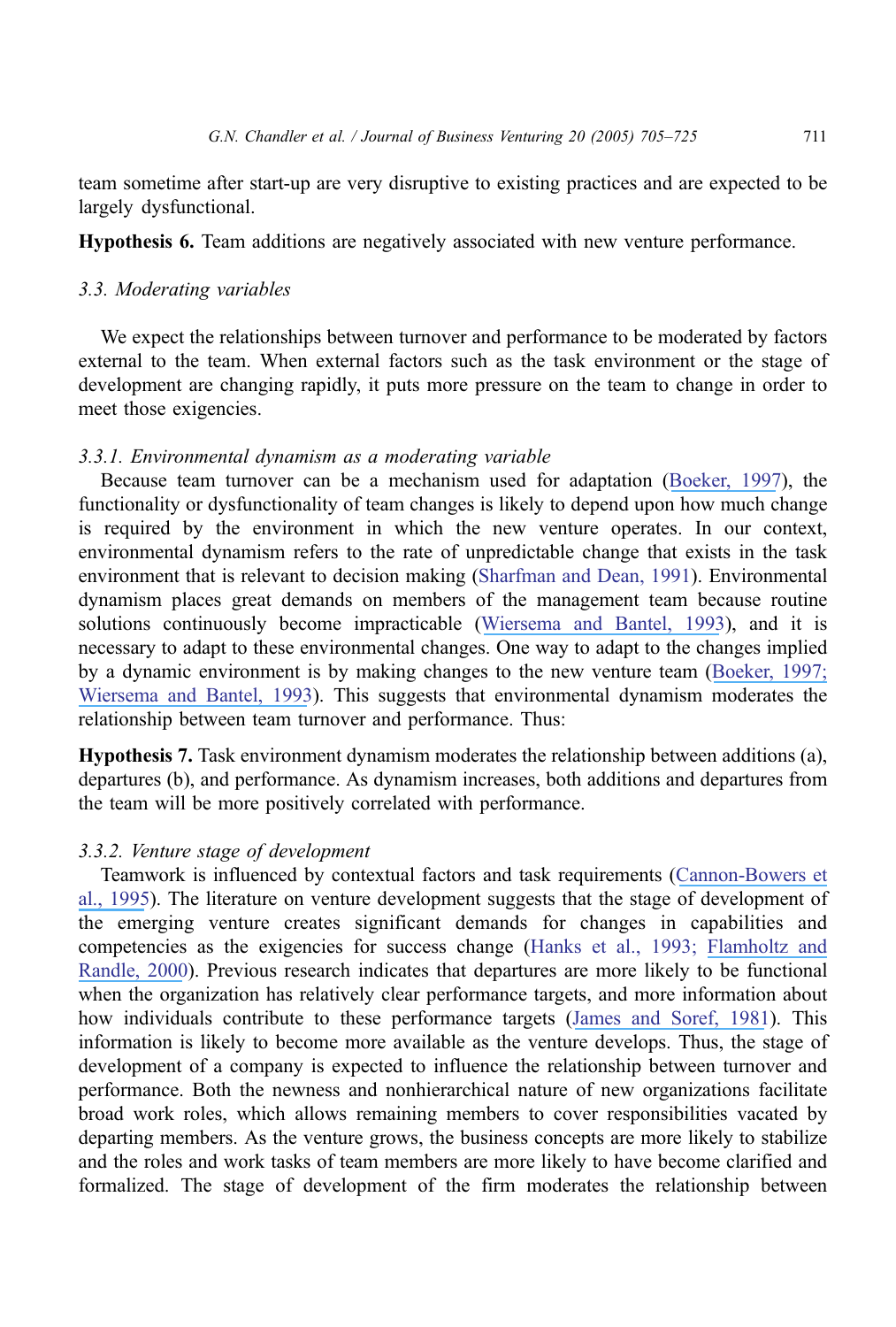departures from the management team and performance in such a way that as the firm develops, departures become increasingly functional. This leads to the following hypothesis:

Hypothesis 8. The stage of development of the new venture moderates the relationship between team departures and performance. As the venture reaches more advanced stages of development, departures will be more positively correlated with performance.

Similar to departures from the team, the stage of development of the firm may also impact the relationship between additions and performance. For example, teams working on demanding tasks where the strategy must be adjusted quickly in response to task environment contingencies are likely to know the preferences, task-related competence, strengths, weaknesses, and other characteristics of team members. This knowledge forms the basis of expectations regarding what other team members are likely to do in a given situation ([Salas e](https://www.researchgate.net/publication/229731935_Teamwork_Emerging_principles?el=1_x_8&enrichId=rgreq-8e58a7085e5716c1990a65ef208fcaad-XXX&enrichSource=Y292ZXJQYWdlOzIyMjUzODczMztBUzoxMDUwMTc4OTc5MTQzNzFAMTQwMjA0OTYyNjUxMQ==)[t](#page-20-0) [al., 2000](https://www.researchgate.net/publication/229731935_Teamwork_Emerging_principles?el=1_x_8&enrichId=rgreq-8e58a7085e5716c1990a65ef208fcaad-XXX&enrichSource=Y292ZXJQYWdlOzIyMjUzODczMztBUzoxMDUwMTc4OTc5MTQzNzFAMTQwMjA0OTYyNjUxMQ==)). As the team begins to coalesce and fit into more clearly defined roles, the addition of new team members disrupts the established patterns. Thus:

Hypothesis 9. The stage of development of the new venture moderates the relationship between team additions and performance. As the venture reaches more advanced stages of development, additions will be more negatively correlated with performance.

# 4. Hypothesis testing

To test these hypotheses, we conducted two survey-based empirical studies. The first is a real-time longitudinal study of 408 emerging firms in Sweden that were identified after they consciously started the process of developing a firm, and before they reached first sales. This study is used to analyze the effects of initial team size and team turnover during the prestartup and early start-up phases. The second study is a retrospective cross-sectional study examining the first 5 years of operations of 124 new ventures in the Rocky Mountain Region of the United States and analyzes the same effects in more mature start-ups. In addition, environmental dynamism and team heterogeneity are examined.

## 4.1. Study 1: Emerging ventures

## 4.1.1. Methods

In this study, we examined the role of initial team size and turnover for 408 emerging firms during four consecutive 6-month periods. We observed emerging team activity in a dynamic real-time setting, providing an opportunity to examine the effects of team resources ([Carter et](#page-18-0) [al., 1996](https://www.researchgate.net/publication/4967759_Exploring_Start-Up_Event_Sequences?el=1_x_8&enrichId=rgreq-8e58a7085e5716c1990a65ef208fcaad-XXX&enrichSource=Y292ZXJQYWdlOzIyMjUzODczMztBUzoxMDUwMTc4OTc5MTQzNzFAMTQwMjA0OTYyNjUxMQ==)).

## 4.1.2. Sample

To construct a sampling frame, we contacted 35,971 randomly selected individuals in Sweden by telephone, of which 30,427 (84.6%) agreed to participate. Of these, 728 were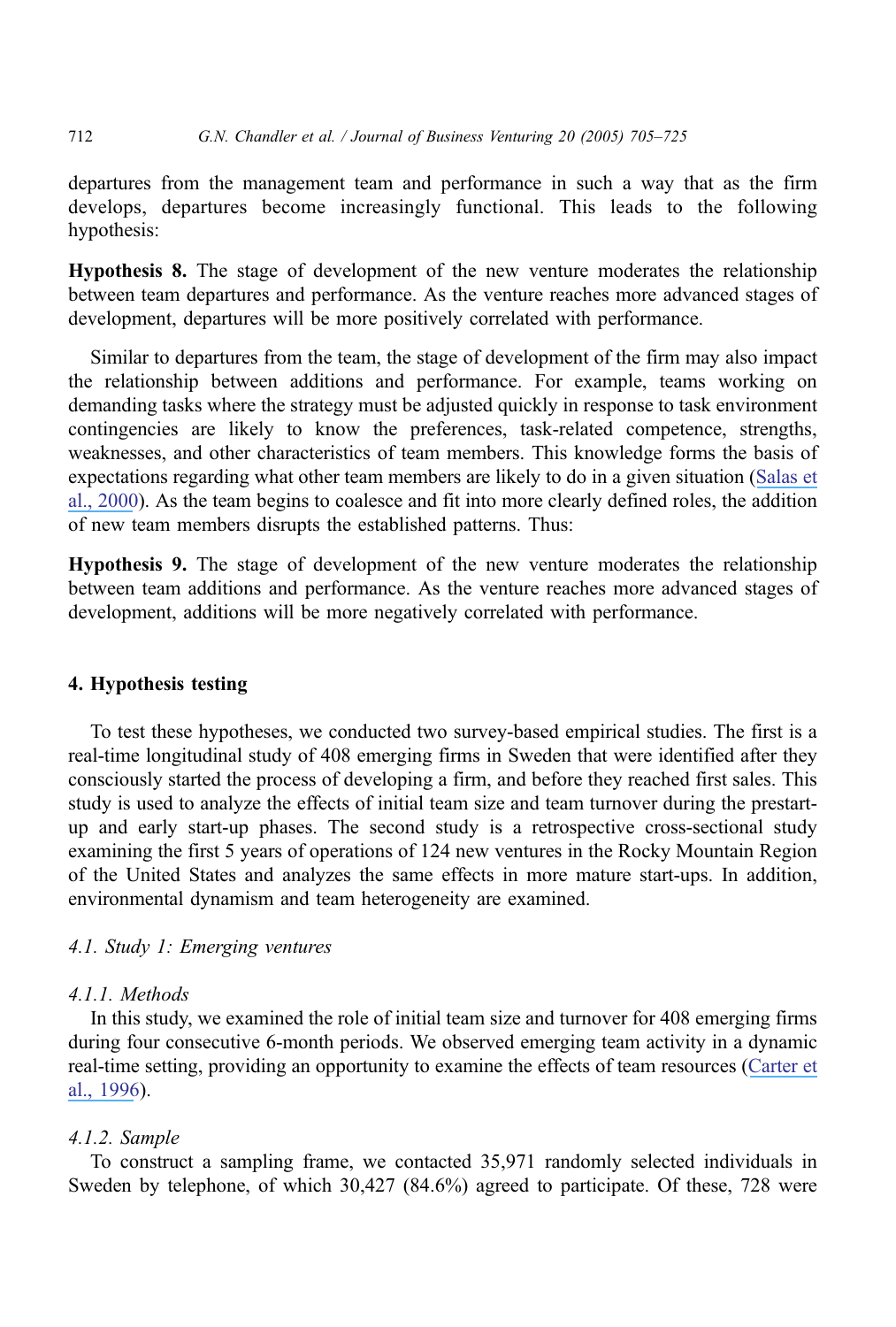nascent entrepreneurs currently starting an independent business. A final sample of 408 provided complete data on the initial survey and three successive surveys that were conducted at 6, 12, 18, and 24 months following the initial screening interviews.

## 4.2. Measures

## 4.2.1. Performance

We identified those firms whose owners indicated that they had reached profitability at any time during the study (6, 12, 18, or 24-month intervals). This was a self-reported measure that asked directly if they had reached profitability. As profitability is both nominally essential and a primary goal of new ventures, we consider this to be a highly relevant indicator of successful emerging activity.

## 4.2.2. Team size

The number of legal team owners declared at the 24-month time point provides an estimate of team size. Since tracking these emergent firms started before start-up, this time point provides a reasonable indicator of team size at or shortly following start-up.

## 4.2.3. Departures

During each of our four follow up surveys (6, 12, 18, and 24 months), we asked if initial team members had ever left. This information was used to construct a dummy variable coded "1" if initial team members had ever left.

#### 4.2.4. Additions

During the follow-up surveys, we also asked if any team members had been added. This information was used to construct a dummy variable coded "1" if team members had ever been added.

## 4.2.5. Control variables

Emerging firms may only generally be aware of their intended product or service, and the outcome is frequently quite different from the initial intentions. For this reason, it was only possible to measure industry-level factors at a very broad level of analysis. We controlled for industry according to three major groupings: service, trading, and manufacturing. This was determined by the researchers after reading a short description of the major product/ service. Dummy variables were constructed for the service and trading categories, since in dummy variable models, the entire variance is captured by models that include  $n-1$ categories.

#### 4.3. Analysis and results

Given our use of dichotomous dependent variables and the nature of the independent and control variables, we used binary logistic regression analysis for hypotheses testing. To test H3, we examined initial team size as a predictor of turnover. As the new organization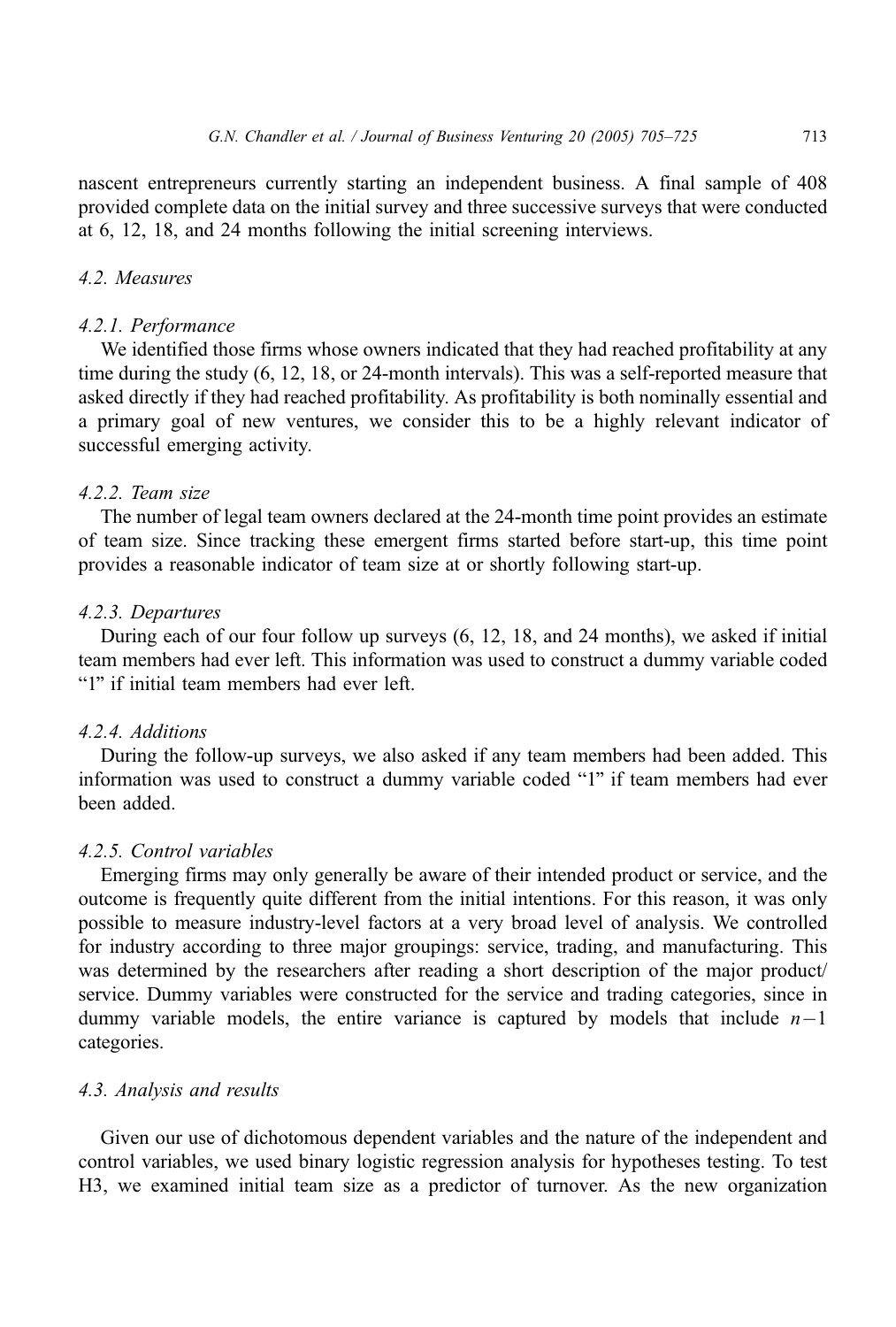<span id="page-9-0"></span>

| ۰ |  |
|---|--|
|   |  |

| Independent variables | <b>Additions</b> |                  | Departures       |                  |
|-----------------------|------------------|------------------|------------------|------------------|
|                       | Base model       | Full model       | Base model       | Full model       |
| Service firm          | $1.41***$        | $0.80^{\dagger}$ | $0.81^{\dagger}$ | $0.83^{\dagger}$ |
| Trading firm          | $1.04***$        | 0.54             | $0.64*$          | $0.65*$          |
| Initial team size     |                  | $0.77***$        |                  | $-0.02$          |
| $-2$ log likelihood   | 312.94           | 275.87           | 337.64           | 337.61           |
| Model $X^2$           | 17.06            | $54.14***$       | $6.59*$          | $6.61*$          |
| $\Delta X^2$          |                  | $37.80***$       |                  | 0.02             |
| $\boldsymbol{n}$      | 408              | 408              | 408              | 408              |

Table 1

|  |  |  |  | Hierarchical logistic regression analysis predicting turnover in study 1 (emerging ventures in Sweden) |  |
|--|--|--|--|--------------------------------------------------------------------------------------------------------|--|
|  |  |  |  |                                                                                                        |  |
|  |  |  |  |                                                                                                        |  |
|  |  |  |  |                                                                                                        |  |

 $p > 0.10$ .

develops, we anticipate pressures for team changes, both additions and departures, to be exerted. The upper portion of the second column of Table 1 details the standardized regression coefficients of the control variables. The lower portion details the base model's goodness of fit as measured by significance and  $-2$  log likelihood. This model represents a statistically significant improvement over and above the base model ( $\Delta \chi^2$ =37.80; p<0.001). Initial team size is not predictive of whether team members are dropped ( $p>0.05$ ). However, that initial team size has a statistically significant positive impact on adding team members  $(p<0.001)$  is supported. Thus, H3 is supported in the case of additions to the team, but not departures.

The results of the test of H5 and H6 are provided in Table 2. The upper portion of the second column of Table 2 details the standardized regression coefficients of the control variables. The lower portion details the base model's goodness of fit. In the third column, we enter the variables pertaining to team characteristics (i.e., initial team size, addition of team members, and departure of team members). This model represents a statistically significant improvement over and above the base model ( $\Delta \gamma$ =23.95; p<0.001). H5 (that departures

Table 2

| Hierarchical logistic regression analysis predicting performance in study 1 (emerging ventures in Sweden) |  |  |  |
|-----------------------------------------------------------------------------------------------------------|--|--|--|
|-----------------------------------------------------------------------------------------------------------|--|--|--|

| Independent variables | Base model | Full model |
|-----------------------|------------|------------|
| Service firm          | $1.70**$   | $2.01***$  |
| Trading firm          | $2.24**$   | $1.47***$  |
| Initial team size     |            | $0.62***$  |
| Addition to team      |            | $-1.03***$ |
| Departure from team   |            | 0.15       |
| $-2$ log likelihood   | 453.72     | 429.75     |
| Model $X^2$           | 103.62     | 127.57     |
| $\Delta X^2$          |            | $23.95***$ |
| $\boldsymbol{n}$      | 408        | 408        |

\*  $p<0.05$ .

\*\*\*  $p<0.001$ .

 $*$  p<0.05.

<sup>\*\*\*</sup>  $p<0.001$ .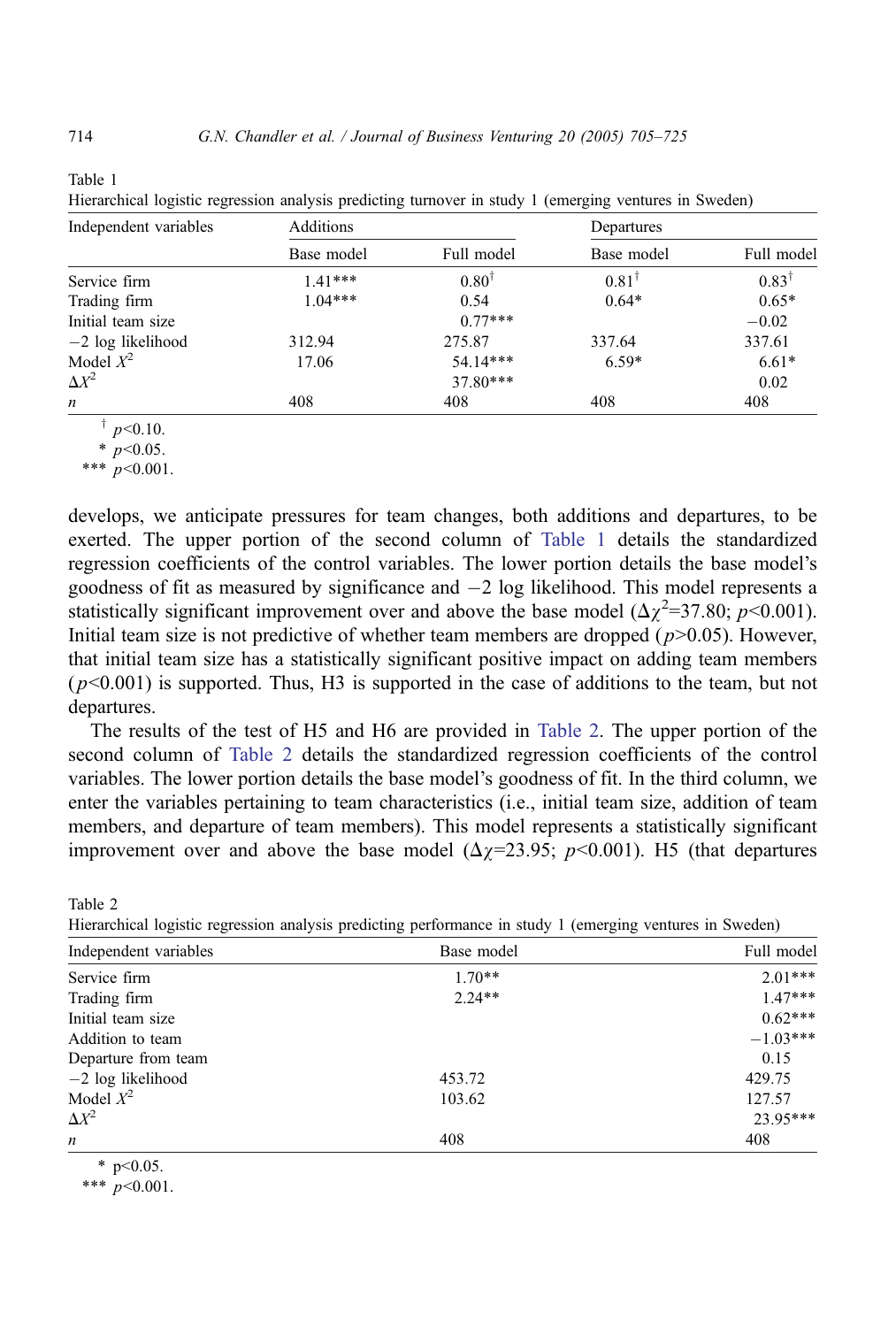would have a positive impact on performance) is not supported  $(p>0.05)$ . However, H6 (that adding team members is negatively associated with performance) is strongly supported  $(p<0.001)$ . The nonsignificant result for departures does not refute the basic model, since relationships are expected to be weaker at earlier stages of development.

In summary, teams with a larger initial number of members are likely to add even more members, but additions to teams are negatively related to achieving profitability, whereas departures from the team seem to be unrelated to achieving profitability.

#### 5. Study 2: 5-year-old ventures

# 5.1. Methods

The second study was intended to analyze the effects of initial team size and changes in team composition in the first 5 years after start-up. A time period of 5 years was chosen because our initial case studies indicated that teams tended to stabilize within 5 years. Study 2 focused specifically on teams; therefore, we collected a greater volume of team-centered information than we did in study 1.

#### 5.1.1. Sample

To complete study 2, we selected all companies from the Utah State Department of Commerce that registered in Utah during 1993 in either the corporate or limited liability company form. The data collection process followed that proposed by [Dillman](https://www.researchgate.net/publication/291022894_Mail_and_Telephone_Surveys_The_Total_Design_Method?el=1_x_8&enrichId=rgreq-8e58a7085e5716c1990a65ef208fcaad-XXX&enrichSource=Y292ZXJQYWdlOzIyMjUzODczMztBUzoxMDUwMTc4OTc5MTQzNzFAMTQwMjA0OTYyNjUxMQ==)[\(1978](https://www.researchgate.net/publication/291022894_Mail_and_Telephone_Surveys_The_Total_Design_Method?el=1_x_8&enrichId=rgreq-8e58a7085e5716c1990a65ef208fcaad-XXX&enrichSource=Y292ZXJQYWdlOzIyMjUzODczMztBUzoxMDUwMTc4OTc5MTQzNzFAMTQwMjA0OTYyNjUxMQ==)[\).](#page-19-0) Questionnaires were mailed to the individual listed as the president of each of 988 firms. One hundred and twelve questionnaires were returned as nondeliverable at the current address. A follow-up postcard was sent 1 week after the initial mailing, followed by a second mailing of the questionnaire 2 weeks later. One month after the second mailing, attempts were made to phone each of the presidents in nonresponding firms. A total of 620 companies were reached by telephone. This resulted in 65 more firms that consented to participate. Questionnaires were mailed to those who consented, resulting in 42 additional questionnaires returned. After the process was finished, we collected data from 183 firms, for a response rate of 21%. Because the response rate was relatively low, we checked to see if our 21% sample was representative of the population. We collected information from a random sample of 50 nonresponding firms about the number of founding team members, firm size in number of employees, sales level, and SIC codes. There were no significant differences between the responding sample and the nonresponding sample in number of employees, sales levels, or industry representation. Thus, we believe our sample to be representative of the population.

Fifty-nine of the companies reported start-up dates prior to 1993. The registration in 1993 represented a name change or an ownership change. Because we wanted to focus on companies in their first 5 years, those companies were dropped from the analysis, and analysis proceeded with 124 companies. Seventy-nine of the companies were initiated through team efforts; 45 companies were started by individual entrepreneurs.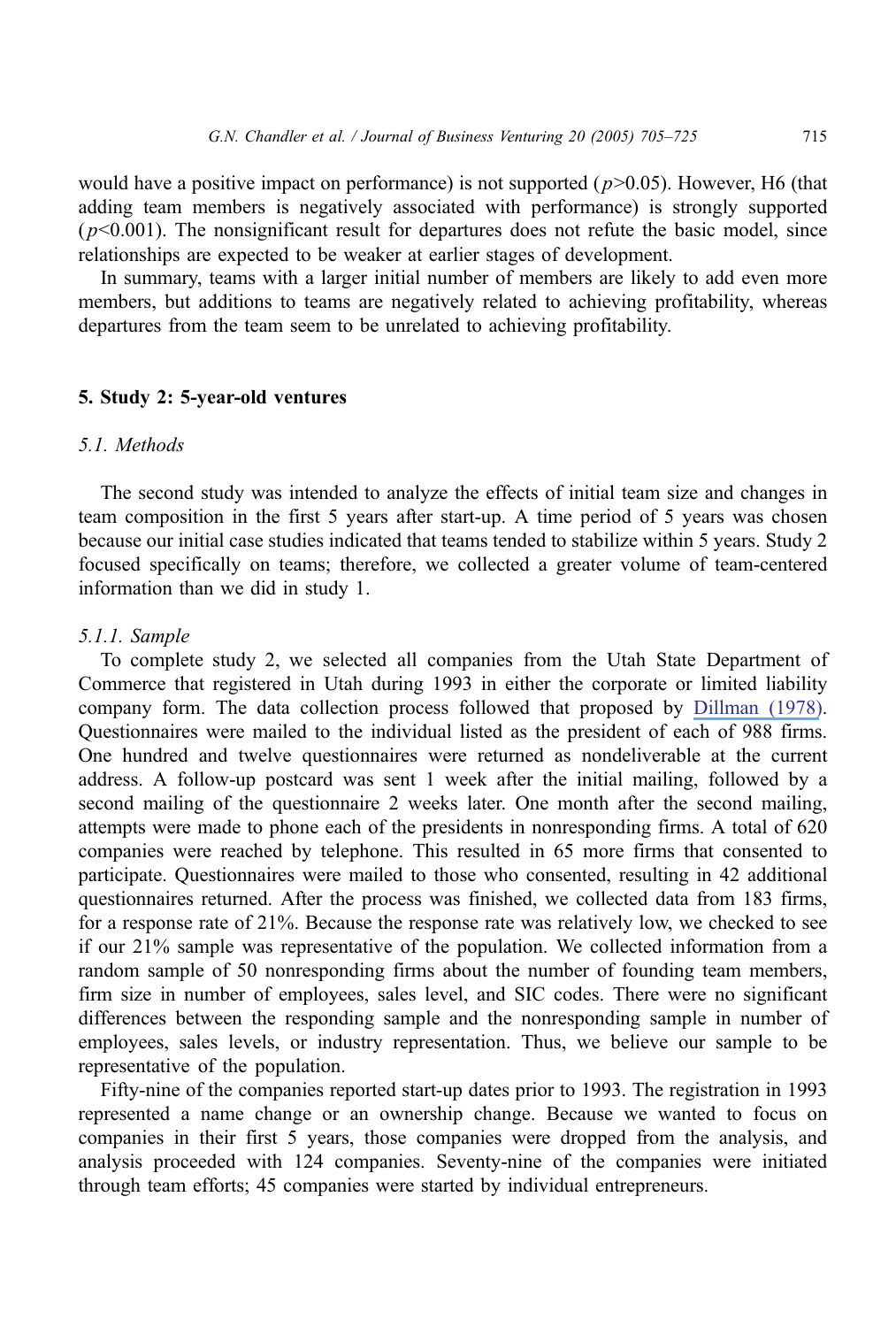# 5.2. Measures

# 5.2.1. Team size

Respondents were asked how many individuals were management team members at startup. Individuals were considered to be members of the management team if they played a significant role in the day-to-day management of the company *and* held an equity position in the company.

## 5.2.2. Team heterogeneity

Respondents were asked to provide demographic information for each team member including years of industry experience, educational level, educational curriculum, gender, race, political affiliation, and religious affiliation. Consistent with much of the top management team literature (e.g., [Wiersema and Bantel, 199](https://www.researchgate.net/publication/227770331_Top_Management_Team_Turnover_As_an_Adaptation_Mechanism_The_Role_of_the_Environment?el=1_x_8&enrichId=rgreq-8e58a7085e5716c1990a65ef208fcaad-XXX&enrichSource=Y292ZXJQYWdlOzIyMjUzODczMztBUzoxMDUwMTc4OTc5MTQzNzFAMTQwMjA0OTYyNjUxMQ==)[3\)](#page-20-0), we employed [Blau's \(1977\)](#page-18-0) index to calculate heterogeneity for categorical variables, and the coefficient of variation for continuous variables. [Blau's \(1977\)](#page-18-0) index was calculated as an indicator of team diversity for categorical variables including educational curriculum, gender, race, political affiliation, and religious affiliation. The coefficient of variation was employed to calculate demographic diversity for industry experience and educational level. The coefficient of variation converts the standard deviation to a value that can be compared between two number sets of different magnitudes. The coefficient of variation is expressed as a percent, and thus is a number that ranges from 0% to 100%. In addition, we asked presidents to assess the degree of competence of each team member in each of five functional areas: finance, marketing, general management, operations, and entrepreneurship. The coefficient of variation for each of these areas was summed to provide an overall measure of the degree of functional variation within the team.

#### 5.2.3. Departures

Respondents were asked how many initial team members had ever left the company. Thus, for this study, departures are represented by the number of team members departing from the team.

#### 5.2.4. Additions

Respondents were asked how many team members had been added. Thus, for this study, additions are represented by the number of team members added to the team.

## 5.2.5. Environmental dynamism

The environmental dynamism scale was borrowed from [Chandler and Hanks \(1994\),](#page-19-0) who adapted it for use with new ventures. Environmental dynamism is measured by a five-item scale that referenced the degree of technological and product change in the industry. Coefficient  $\alpha$  for the scale is 0.76.

# 5.2.6. Stage of development

[Hanks et al. \(1993\)](#page-19-0) showed that over 95% of the variance existing between firms at different stages of development is accounted for by size in the number of employees and business age.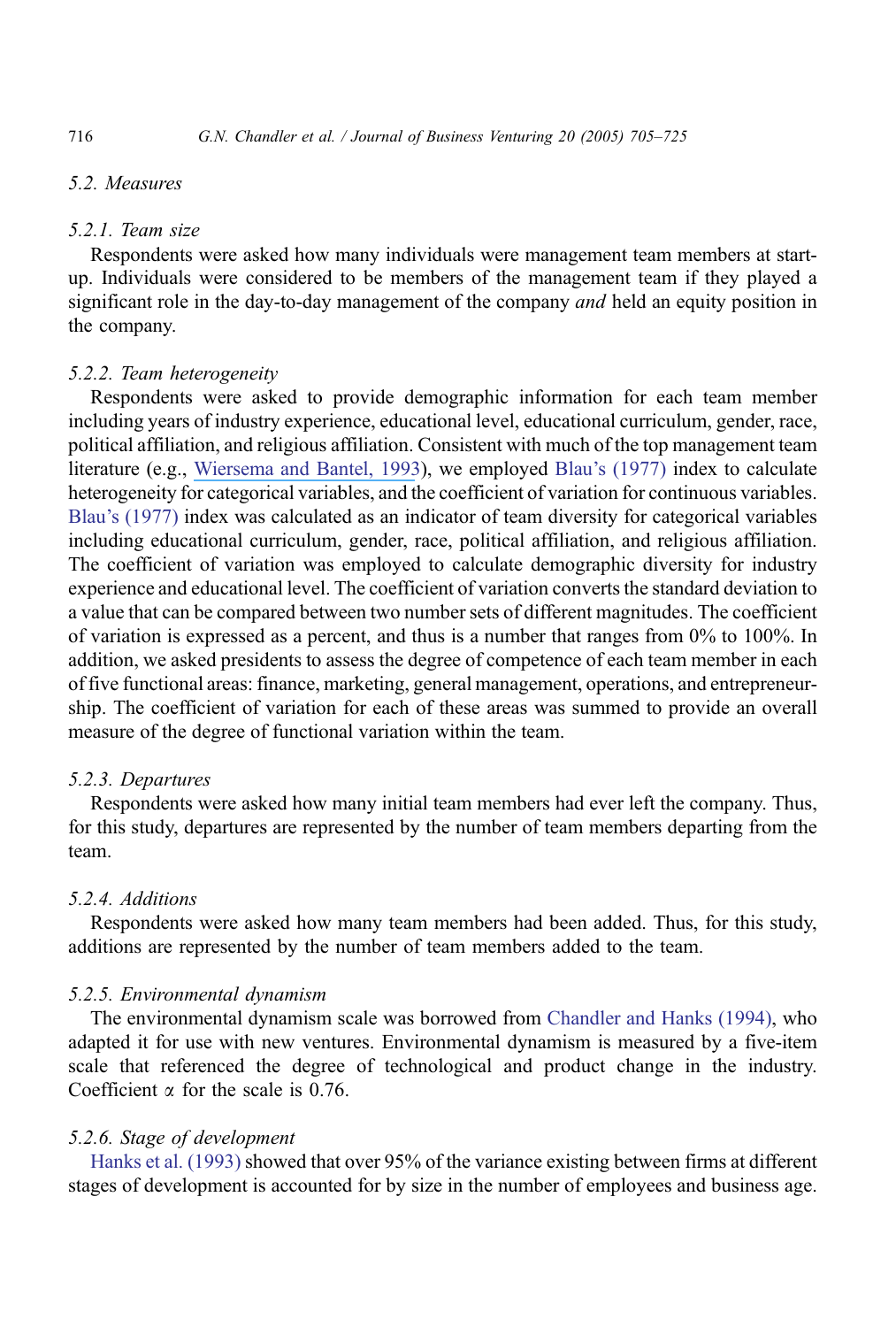Since we have controlled for age with our sampling procedure, we used the number of full-time equivalent employees as our measure of the stage of development of the firm.

#### 5.2.7. Performance

Company presidents were asked to provide sales figures for each of the 5 years from 1994 through 1998. These were reported in 22 categories ranging from less than \$50,000 to more than \$10,000,000. In this study, we use sales growth as our measure of performance. Sales growth was calculated as the slope of the sales regression line from 1994 to 1998. Previous research shows that sales figures are reliable when self-reported ([Brush and Vanderwerf,](https://www.researchgate.net/publication/223884212_A_Comparison_of_Methods_and_Sources_for_Obtaining_Estimates_of_New_Venture_Performance?el=1_x_8&enrichId=rgreq-8e58a7085e5716c1990a65ef208fcaad-XXX&enrichSource=Y292ZXJQYWdlOzIyMjUzODczMztBUzoxMDUwMTc4OTc5MTQzNzFAMTQwMjA0OTYyNjUxMQ==) [1992;](https://www.researchgate.net/publication/223884212_A_Comparison_of_Methods_and_Sources_for_Obtaining_Estimates_of_New_Venture_Performance?el=1_x_8&enrichId=rgreq-8e58a7085e5716c1990a65ef208fcaad-XXX&enrichSource=Y292ZXJQYWdlOzIyMjUzODczMztBUzoxMDUwMTc4OTc5MTQzNzFAMTQwMjA0OTYyNjUxMQ==) [Chandler and Hanks, 1993](https://www.researchgate.net/publication/4968285_Measuring_the_performance_of_emerging_businesses_A_validation_study?el=1_x_8&enrichId=rgreq-8e58a7085e5716c1990a65ef208fcaad-XXX&enrichSource=Y292ZXJQYWdlOzIyMjUzODczMztBUzoxMDUwMTc4OTc5MTQzNzFAMTQwMjA0OTYyNjUxMQ==)). Because the sample controls for venture age (5-year-old firms), sales growth provides a reliable estimator of performance that makes valid comparisons across 5-year-old firms.

## 5.2.8. Control variables

Company age is controlled by the sampling procedure. Only firms that were initiated in 1993 are included in the analysis. After reading the description of the major product or service, we divided firms into four groups: (1) manufacturing, (2) retail, (3) business services, and (4) other. A total of 89% of the observations fit within the manufacturing, retail, and business services categories.

## 6. Results

We used hierarchical regression to test H1-H4. These hypotheses use additions and departures from the team as dependent variables. Results are displayed in [Table 3.](#page-13-0) Teams are more likely to add members in unstable environments. The dynamism or instability of the environment does not appear to influence the number of departures. Thus, partial support is found for H1. H2 stated that the stage of development of the business would be positively related to turnover. However, there was no support for this hypothesis with either additions or departures to the team. H3 stated that initial team size would be positively related to turnover. In study 1, this hypothesis was supported with respect to additions, but not departures. In study 2, it was supported with respect to departures. Thus, between both studies, there is evidence that initial team size does impact turnover and H3 is partially supported.

We analyzed several different types of team heterogeneity to respond to H4. Results are displayed in [Table 4.](#page-13-0) Once again, industry groups were used as the control variables. There is marginal support ( $p<0.10$ ) that heterogeneity in industry tenure and religious affiliation are positively related to departures. Heterogeneity in type of education, industry tenure, and functional specialization are positively related to additions ( $p<0.05$ ), providing partial support for H4. Heterogeneity in industry tenure is the only construct related to both additions and departures, but different aspects of team heterogeneity are related to both additions and departures.

To test H5-H9, we used hierarchical regression analysis. Results from the regression analysis are displayed in [Table 5.](#page-14-0) The hypothesized form of moderation can be tested using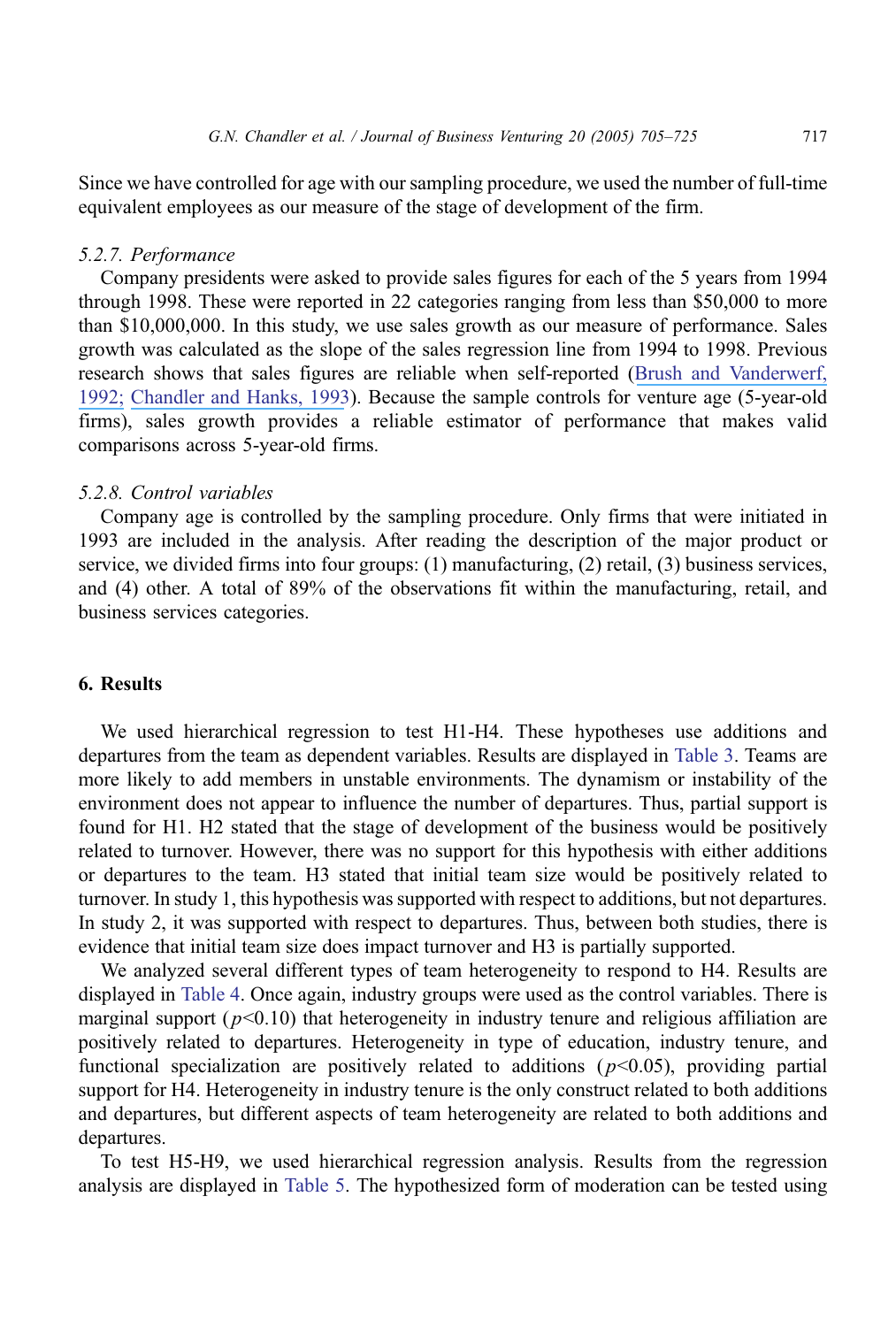<span id="page-13-0"></span>Table 3

Regression analysis using environmental dynamism, stage of development, initial team size, and external training to predict turnover in study II (Hypotheses 1–3)

| Variable             | Adds    | <b>Drops</b>     | Adds    | <b>Drops</b> | Adds    | Drops   |
|----------------------|---------|------------------|---------|--------------|---------|---------|
| Manufacturing        | $-0.11$ | $-0.15$          | $-0.06$ | $-0.14$      | $-0.07$ | $-0.14$ |
| Retail               | 0.11    | 0.11             | 0.12    | 0.10         | 0.10    | 0.11    |
| Business service     | 0.05    | 0.11             | 0.08    | 0.12         | 0.09    | 0.12    |
| Dynamism             | $0.18*$ | 0.04             |         |              |         |         |
| Team size            |         |                  | 0.08    | $0.25**$     |         |         |
| Stage of development |         |                  |         |              | 0.10    | 0.06    |
| $R^2$                | 0.07    | 0.06             | 0.03    | 0.12         | 0.04    | 0.07    |
| F                    | $2.30*$ | $2.25^{\dagger}$ | 1.24    | 4.92***      | 1.28    | $2.49*$ |
| $\boldsymbol{n}$     | 124     | 124              | 124     | 124          | 124     | 124     |

 $p > 0.10$ .

\*\*\*  $p<0.001$ .

complementary moderated regression analysis ([Venkatraman, 198](https://www.researchgate.net/publication/38007222_The_Concept_of_Fit_in_Strategy_Research_Towards_Verbal_and_Statistical_Congruence?el=1_x_8&enrichId=rgreq-8e58a7085e5716c1990a65ef208fcaad-XXX&enrichSource=Y292ZXJQYWdlOzIyMjUzODczMztBUzoxMDUwMTc4OTc5MTQzNzFAMTQwMjA0OTYyNjUxMQ==)[9\)](#page-20-0). The multiplicative effect may result in high levels of multicollinearity. However, [Southwood \(1978\)](#page-20-0) demonstrated that a simple scale of origin transformation reduces multicollinearity and it remains a valid analytical tool for testing moderation. After the transformation, the  $t$  score associated with the interaction term is a valid estimator of the significance of the interaction term ([Venkatraman](https://www.researchgate.net/publication/38007222_The_Concept_of_Fit_in_Strategy_Research_Towards_Verbal_and_Statistical_Congruence?el=1_x_8&enrichId=rgreq-8e58a7085e5716c1990a65ef208fcaad-XXX&enrichSource=Y292ZXJQYWdlOzIyMjUzODczMztBUzoxMDUwMTc4OTc5MTQzNzFAMTQwMjA0OTYyNjUxMQ==)[,](#page-20-0) [1989](https://www.researchgate.net/publication/38007222_The_Concept_of_Fit_in_Strategy_Research_Towards_Verbal_and_Statistical_Congruence?el=1_x_8&enrichId=rgreq-8e58a7085e5716c1990a65ef208fcaad-XXX&enrichSource=Y292ZXJQYWdlOzIyMjUzODczMztBUzoxMDUwMTc4OTc5MTQzNzFAMTQwMjA0OTYyNjUxMQ==)).

#### Table 4

Moderated regression analysis using demographic and functional diversity to predict turnover in study 2 (Hypothesis 4) (5-year-old firms in the United States)

| Independent variables               | Departures |                  |            | <b>Additions</b> |  |  |
|-------------------------------------|------------|------------------|------------|------------------|--|--|
|                                     | Base model | Full model       | Base model | Full model       |  |  |
| Manufacturing                       | $-0.24$    | $-0.22$          | 0.03       | $-0.04$          |  |  |
| Retail                              | 0.08       | 0.11             | 0.08       | 0.06             |  |  |
| Business service                    | 0.01       | 0.03             | $-0.11$    | $-0.17$          |  |  |
| Blau's index, education type        |            | $-0.16$          |            | $0.27**$         |  |  |
| CV years of industry experience     |            | $0.19^{\dagger}$ |            | $0.24**$         |  |  |
| Blau's index, gender                |            | 0.06             |            | $-0.12$          |  |  |
| Blau's index, religious affiliation |            | $0.19^{\dagger}$ |            | 0.10             |  |  |
| Blau's index, political party       |            | 0.16             |            | 0.05             |  |  |
| CV functional diversity             |            | 0.13             |            | $0.32**$         |  |  |
| $\Delta R^2$                        |            | 0.15             |            | 0.16             |  |  |
| $\Delta F$                          |            | $2.63**$         |            | $3.03**$         |  |  |
| $R^2$                               | 0.08       | 0.23             | 0.03       | 0.19             |  |  |
| F                                   | $2.24*$    | $2.59**$         | 1.01       | $2.40**$         |  |  |
| $\boldsymbol{n}$                    | 124        | 124              | 124        | 124              |  |  |

 $p > 0.10$ .

 $\star p<0.05$ .

\*\*  $p<0.01$ .

<sup>\*</sup>  $p<0.05$ .

<sup>\*\*</sup>  $p<0.01$ .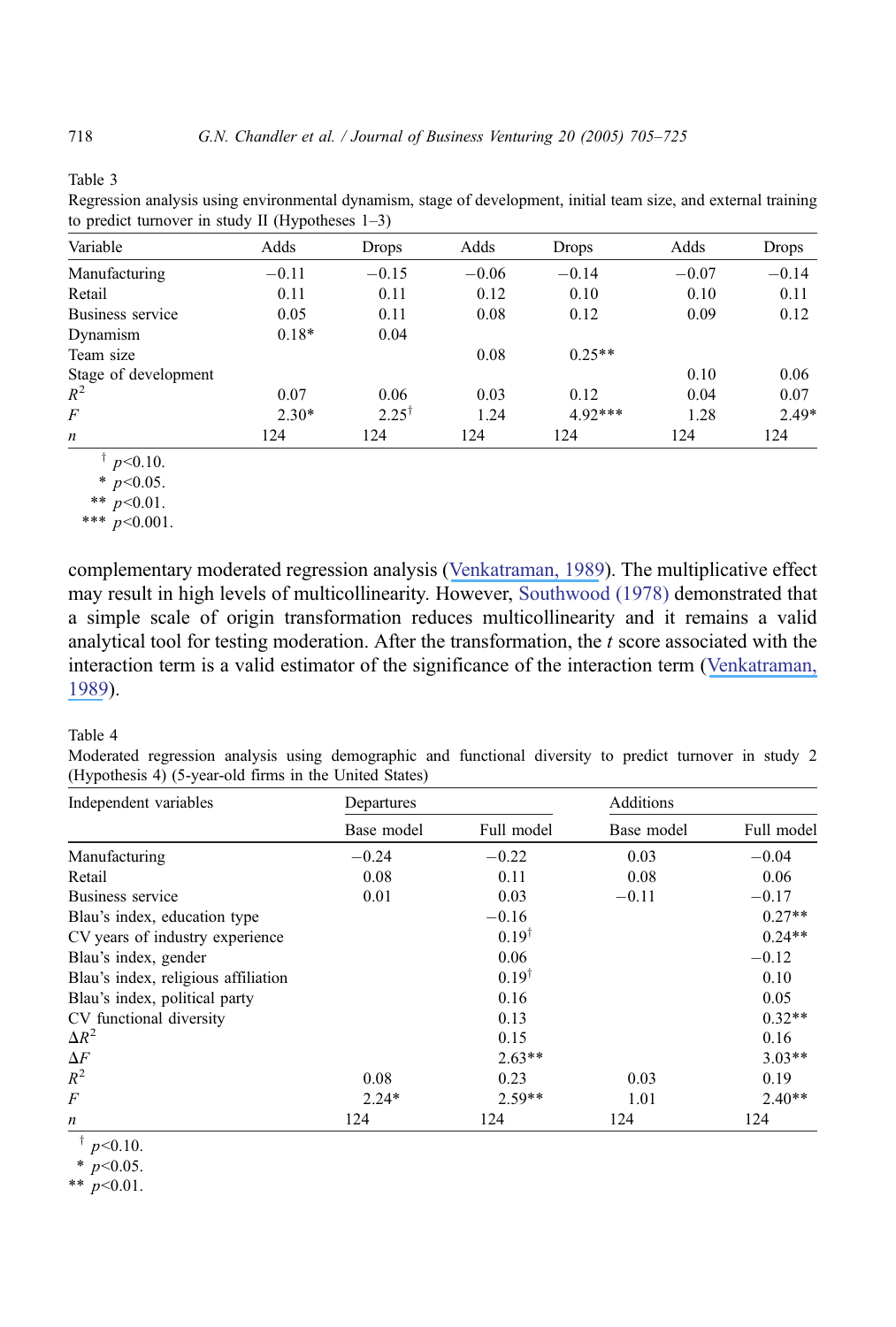<span id="page-14-0"></span>Table 5

Hierarchical regression analysis predicting performance in study 2 (Hypotheses 5–9) (5-year old firms in the United States; dependent=sales growth)

| Independent variable                     | Control variables | Base model       | Full model |
|------------------------------------------|-------------------|------------------|------------|
| Manufacturing                            | $0.32*$           | $0.32^{\dagger}$ | 0.19       |
| Retail                                   | 0.10              | 0.11             | 0.05       |
| Business service                         | 0.23              | 0.24             | 0.05       |
| Number of start-up team members          |                   | 0.09             | 0.07       |
| Team members added                       |                   | $-0.02$          | $-1.96***$ |
| Team members departing                   |                   | $-0.02$          | $2.09***$  |
| Venture stage of development             |                   | 0.10             | $1.15***$  |
| Industry dynamism                        |                   | $-0.04$          | $-0.05$    |
| Stage of development×Additions           |                   |                  | $-5.11***$ |
| Stage of development $\times$ Departures |                   |                  | $5.85***$  |
| Industry dynamism $\times$ Additions     |                   |                  | $0.39*$    |
| Industry dynamism×Departures             |                   |                  | $-0.63***$ |
| $\Delta R^2$                             |                   | 0.02             | 0.27       |
| $\Delta F$                               |                   | 0.29             | $7.35***$  |
| $R^2$                                    | 0.05              | 0.07             | 0.34       |
| $\overline{F}$                           | $2.07^{\dagger}$  | 0.81             | $4.36*$    |
| $\boldsymbol{n}$<br>A.                   | 124               | 124              | 124        |

- $p<0.10$ .
- \*  $p<0.05$ .

\*\*\*  $p<0.001$ .

In the first step, the control variables for industry membership are entered into the equation. In the next step, the research variables were entered. No direct effects on sales growth for team departures or additions were found. Thus, H5 and H6 were not supported in

Table 6 Summary of results

| <b>Hypothesis</b>                                            | Results  | Study 1       | Study 2                |
|--------------------------------------------------------------|----------|---------------|------------------------|
| H1: Dynamism positively related to turnover                  | Table 3  | Not tested    | Supported              |
| H2: Company stage of development positively                  | Table 3  | Not tested    | Not supported          |
| related to turnover                                          |          |               |                        |
| H3: Initial team size positively related to turnover         | Tables 1 | Supported     | Supported departures   |
|                                                              | and 3    | additions     |                        |
| H4: Team heterogeneity positively related to turnover        | Table 4  | Not tested    | Partial support        |
| H <sub>5</sub> : Departures positively linked to performance | Tables 2 | Not supported | Not supported          |
|                                                              | and 5    |               |                        |
| H6: Additions negatively related to performance              | Tables 2 | Supported     | Not supported          |
|                                                              | and 5    |               |                        |
| H7: Dynamism a moderator of the link between                 | Table 5  | Not tested    | Supported (additions); |
| turnover and performance                                     |          |               | reversed (departures)  |
| H8: Stage of development a negative moderator                | Table 5  | Not tested    | Supported              |
| of the link between departures and performance               |          |               |                        |
| H9: Stage of development a positive moderator                | Table 5  | Not tested    | Supported              |
| of the link between departures and performance               |          |               |                        |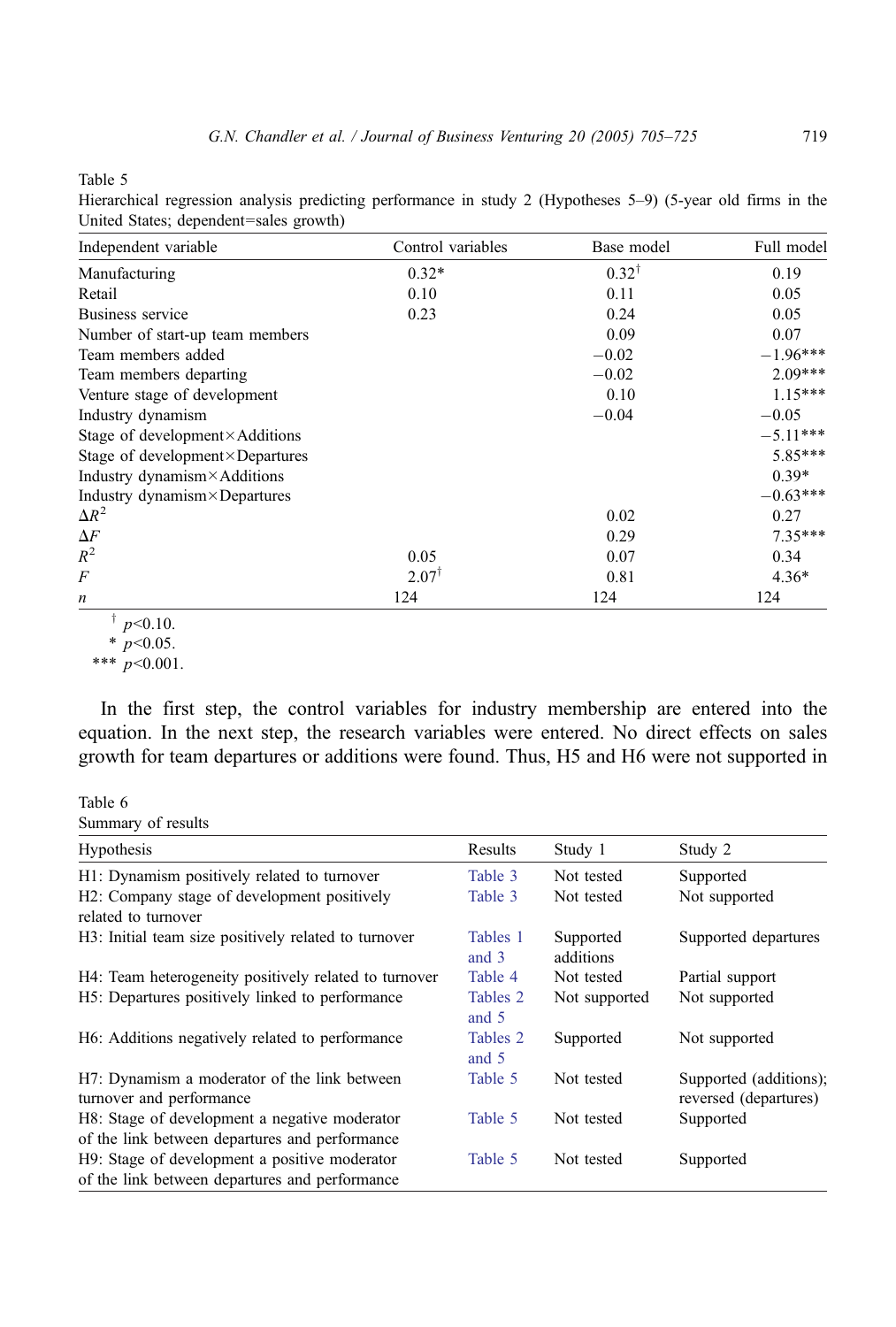the second study. In the third step, we entered the interaction terms. The full model makes strongly significant contributions and all interaction terms are significant. The results indicate that stage of development enhances the positive effect of team departures and the negative effect of team additions, supporting H8 and H9. Task environment dynamism creates a positive effect of team additions, supporting H7a. This occurs at higher performance levels. Interestingly, in the relevant range of the regression, the positive interaction effect occurs at lower performance levels. Task environment dynamism enhances a negative rather than a positive effect of team departures, which reverses H7b.

In summary, study 2 provides evidence that departures from the team are increasingly related to sales growth performance as the company develops. Additions to the team become increasingly negative as the venture develops. As can be seen in [Table 6,](#page-14-0) the results across both studies are generally consistent, painting a picture largely supportive of our hypotheses, but somewhat contrary to popular wisdom.

# 7. Discussion

Because research on the dynamic nature of new venture team membership is in its infancy, we built on the top management team literature and the literature on turnover to develop our hypotheses. We hypothesized that larger initial team size would be associated with more team departures and team additions in both our samples. We found that the greater the number of members in emerging ventures, the more likely they were to add members, but size had no effect on team departures. Conversely, the greater the number of initial members in the team of 5-year-old ventures, the more likely they were to drop members, but size has no effect on team additions. That team size does influence turnover is evident, and we speculate that the stage of development plays an important role in determining how. We suspect that this may be the result of a liability of newness. In order to attract team members at earlier stages when the organization is more unstable and at higher risk, it is necessary to provide greater incentives, either monetarily or through equity sharing. A new organization that has more critical mass may be considered more legitimate, and thus be perceived as more attractive ([Meyer and](#page-19-0) [Rowan, 1977](https://www.researchgate.net/publication/281453343_Institutionalized_organizations_Formal_structure_as_myth_and_ceremony?el=1_x_8&enrichId=rgreq-8e58a7085e5716c1990a65ef208fcaad-XXX&enrichSource=Y292ZXJQYWdlOzIyMjUzODczMztBUzoxMDUwMTc4OTc5MTQzNzFAMTQwMjA0OTYyNjUxMQ==)). Thus, the upside potential of significant equity gains, combined with more legitimacy, may be sufficient incentives to attract a particular segment of potential team members.

We also examined the effects of team heterogeneity on turnover in one of our samples. Building on previous studies (e.g., [W](https://www.researchgate.net/publication/227770331_Top_Management_Team_Turnover_As_an_Adaptation_Mechanism_The_Role_of_the_Environment?el=1_x_8&enrichId=rgreq-8e58a7085e5716c1990a65ef208fcaad-XXX&enrichSource=Y292ZXJQYWdlOzIyMjUzODczMztBUzoxMDUwMTc4OTc5MTQzNzFAMTQwMjA0OTYyNjUxMQ==)[iersema and Bantel, 1993\)](#page-20-0), we hypothesized heterogeneity to be related to subsequent turnover in the team. We found support for three out of six indicators of heterogeneity, viz., major field of education, years of industry experience, and diversity in functional expertise. These indicators all relate to the work activities that individuals perform in the firm, suggesting that individuals bring into the work environment cultural and disciplinary perspectives that impact the organizational dynamic. Teams composed of members whose disciplines and employment background yield alternative paradigmatic approaches appear to result in higher turnover, perhaps due to increasing levels of conflict ([Amason and Sapienza, 1997\)](#page-18-0). We also found that heterogeneity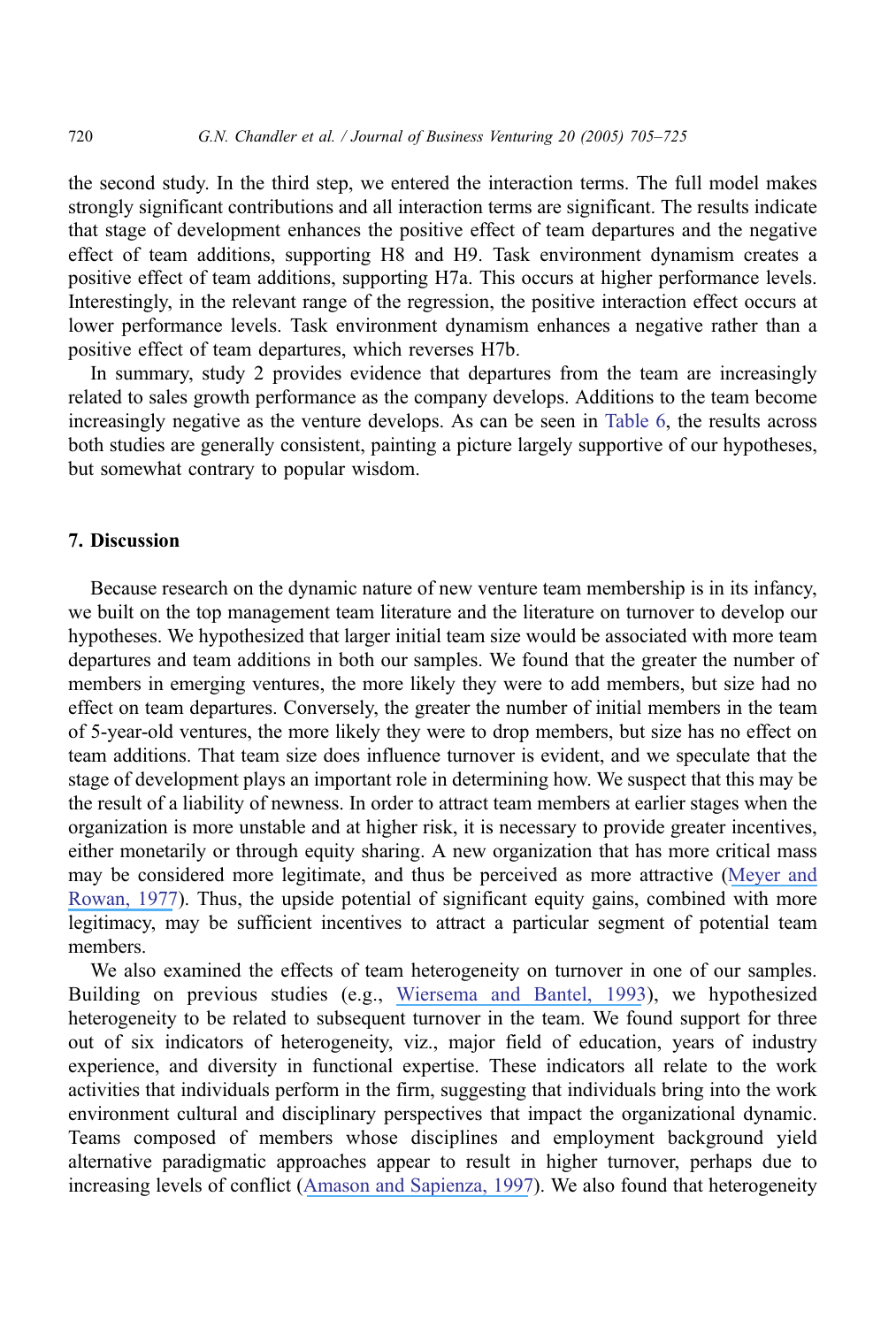in religious affiliation had a marginally significant effect on departures. This finding may indicate that differences in core values translate into work-related conflict. Other demographic characteristics did not have a significant impact on turnover.

After analyzing the antecedents of turnover, we moved to our hypotheses regarding outcomes. We hypothesized that departures from the team would be positively related to performance. Building on the insights from the lifecycle literature, we also hypothesized that this relationship would be moderated by stage of development so that the effect of dropping members from the start-up team would become increasingly positive as the venture develops. While the former hypothesis received no support, the latter did. Similar results were achieved for team additions. Adding members hurt performance for emerging ventures in our first study, but in our second study, it was only when we considered the interaction with stage of development that team additions affected performance. A comparison of the main effects and contingent relationships indicates that the influence of team turnover on performance might be misinterpreted if the stage of development of the new venture is not considered.

These findings move the literature forward by providing evidence that lifecycle and growth theories are important complements to the top management team literature when seeking to understand the dynamics of new venture teams (e.g., [Hannan and Freeman, 1977;](https://www.researchgate.net/publication/228314106_The_Population_Ecology_of_Public_Organizations?el=1_x_8&enrichId=rgreq-8e58a7085e5716c1990a65ef208fcaad-XXX&enrichSource=Y292ZXJQYWdlOzIyMjUzODczMztBUzoxMDUwMTc4OTc5MTQzNzFAMTQwMjA0OTYyNjUxMQ==) [Slater,](#page-19-0) 1966; Van de [Ven and Poole, 1995](https://www.researchgate.net/publication/238227991_Explaining_Development_and_Change_in_Organizations?el=1_x_8&enrichId=rgreq-8e58a7085e5716c1990a65ef208fcaad-XXX&enrichSource=Y292ZXJQYWdlOzIyMjUzODczMztBUzoxMDUwMTc4OTc5MTQzNzFAMTQwMjA0OTYyNjUxMQ==)). As the organizational ethos is in developing stages, it may be particularly difficult to incorporate outside agents into the tasks necessary for functional group formation and transition. Emerging organizations have yet to establish sufficient organizational legitimacy ([Aldrich and Fiol, 1994; S](#page-18-0)[ingh](https://www.researchgate.net/publication/271760813_Organizational_Change_and_Organizational_Morality?el=1_x_8&enrichId=rgreq-8e58a7085e5716c1990a65ef208fcaad-XXX&enrichSource=Y292ZXJQYWdlOzIyMjUzODczMztBUzoxMDUwMTc4OTc5MTQzNzFAMTQwMjA0OTYyNjUxMQ==)[et](https://www.researchgate.net/publication/271760813_Organizational_Change_and_Organizational_Morality?el=1_x_8&enrichId=rgreq-8e58a7085e5716c1990a65ef208fcaad-XXX&enrichSource=Y292ZXJQYWdlOzIyMjUzODczMztBUzoxMDUwMTc4OTc5MTQzNzFAMTQwMjA0OTYyNjUxMQ==)[al.,](https://www.researchgate.net/publication/271760813_Organizational_Change_and_Organizational_Morality?el=1_x_8&enrichId=rgreq-8e58a7085e5716c1990a65ef208fcaad-XXX&enrichSource=Y292ZXJQYWdlOzIyMjUzODczMztBUzoxMDUwMTc4OTc5MTQzNzFAMTQwMjA0OTYyNjUxMQ==)[198](https://www.researchgate.net/publication/271760813_Organizational_Change_and_Organizational_Morality?el=1_x_8&enrichId=rgreq-8e58a7085e5716c1990a65ef208fcaad-XXX&enrichSource=Y292ZXJQYWdlOzIyMjUzODczMztBUzoxMDUwMTc4OTc5MTQzNzFAMTQwMjA0OTYyNjUxMQ==)[6\)](#page-18-0) to shoehorn new team members into the expected mold. As a result, they appear to pay a considerably higher price for incorporating new members than for eliminating existing ones.

There may also be an issue regarding direction of causality. Does the disruption caused by new members result in poorer performance, or do unmet performance expectations prompt existing team members to look for an external savior? In the latter case, adding team members may be a symptom of poor performance, resulting in within-team conflict because expectations are not achieved. In either case, adding team members appears to be increasingly disruptive as the organization develops. We point out, however, that these findings may hold only during the first 5 years of a new venture, since we did not investigate beyond that range.

With respect to departures, as business concepts stabilize and the roles and work tasks of team members are clarified (e.g., [Flamholtz and Randle, 2000; James and Soref, 1981\)](#page-19-0), it is easier to assess how individuals contribute to performance targets in these stages. As a consequence, departures from the team are likely to be increasingly functional in ventures that have reached more advanced stages of development than in less developed stages.

Taken together, these findings suggest that removing members from the new venture team increases performance as the new venture develops, while the risk of hurting it through such changes decreases. On the other hand, adding members to the team at very early stages of development could be risky, and adding them as the organization reaches more advanced stages of development, during the first 5 years, has significant negative performance implications.

The dynamism of the task environment also seems to influence teams. New ventures in unstable and unpredictable task environments appear to be more likely to try to address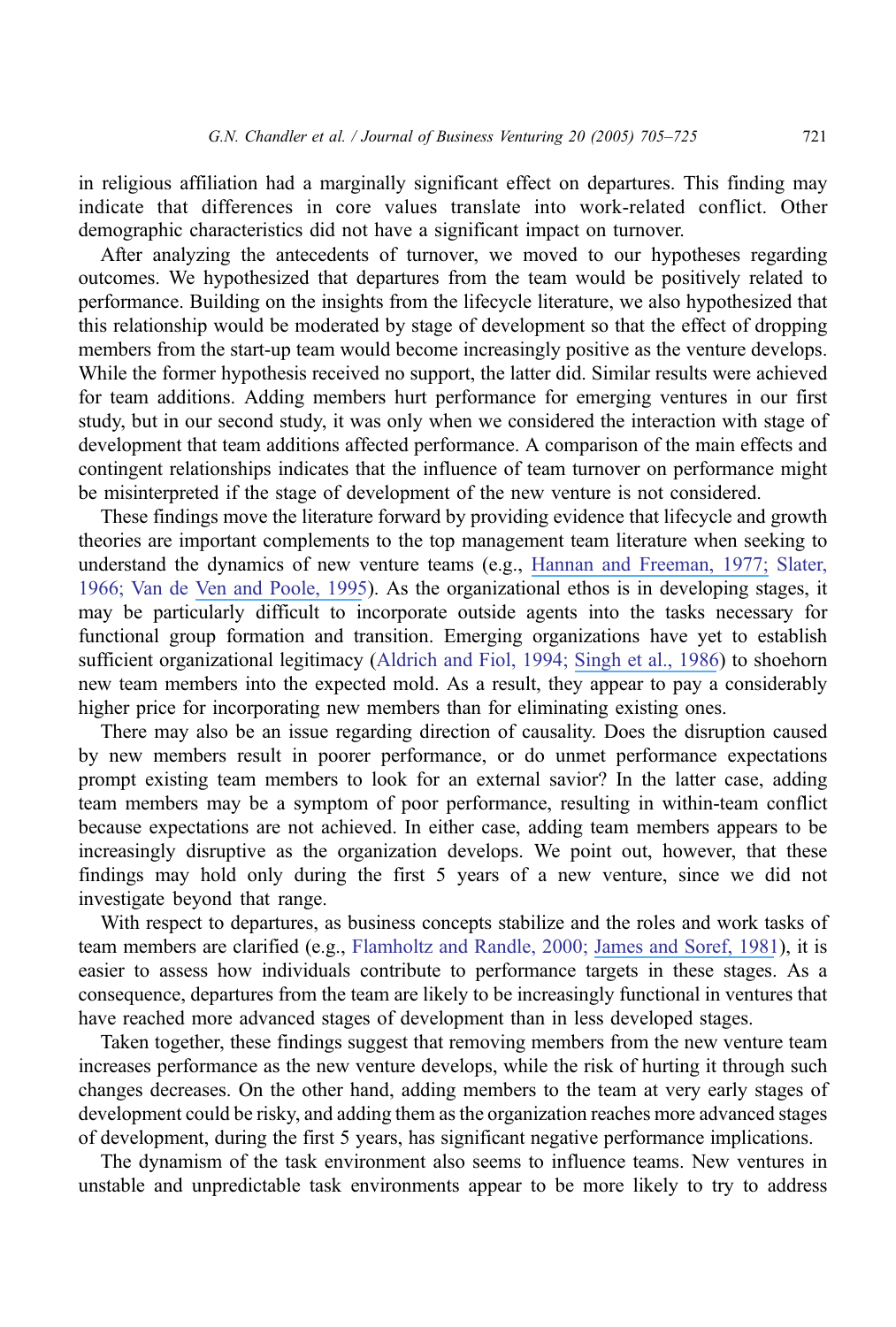unforeseen and unforeseeable contingencies by adding members to the team, and this appears to be a successful strategy. The negative consequences of team additions do not materialize in these environments. Team departures in dynamic environments tend to have a negative influence on growth. Although this contradicts our hypothesis and general findings, it is consistent with a human capital perspective ([D](#page-19-0)[ess and Shaw, 200](https://www.researchgate.net/publication/272581384_Voluntary_Turnover_Social_Capital_and_Organizational_Performance?el=1_x_8&enrichId=rgreq-8e58a7085e5716c1990a65ef208fcaad-XXX&enrichSource=Y292ZXJQYWdlOzIyMjUzODczMztBUzoxMDUwMTc4OTc5MTQzNzFAMTQwMjA0OTYyNjUxMQ==)[1\)](#page-19-0). The specific finding that industry dynamism is a negative moderator of the relationship between departures and performance coupled with the finding that industry dynamism is not associated with departures of team members suggests that members leave predominantly for reasons not directly linked with the task environment such as loss of interest or within group interpersonal dynamics.

In summary, new firms may be characterized as being highly dynamic, nonbureaucratic, and highly cohesive—all factors that favor cohesive team membership and suggest a liability and destabilizing influence of adding new members. Thus, while well-established organizations provide an opportunity to inculcate a newcomer with existing values, our findings suggest that new team members seem to be added successfully only when the task environment dynamic.

#### 7.1. Implications for future research and practice

This combined study illustrates the advantage of jointly analyzing two samples at different stages of the start-up phase. We believe that this technique provides richness in the findings that cannot be achieved when examining samples individually. Our findings suggest that there are some marked differences between prestart-up and poststart-up ventures. We believe that our findings regarding the effects of dropping and adding people in emerging and new ventures provide insights that should stimulate further research.

In order to understand the role of new venture teams, their dynamic characteristics need to be taken into account. The competence, skills, and collaboration of team members are probably very important to new venture outcomes. However, the composition of many new venture teams change, leading to changes in competence, skills, collaboration and—as suggested in this paper—new venture outcomes. Further, the consequences of such changes seem to differ depending on how far the new venture has developed. Researchers should therefore take into account the changes that new venture team go through, as well as how far they have developed. A static assessment of team characteristics may give misleading results.

The findings of this study have some rather clear implications for practice. In accordance with these results, it appears that adding team members during start-up through the first 5 years of the business is detrimental except in highly dynamic environments. In contrast, dropping team members during start-up does not appear to be detrimental, and dropping them after start-up during the first 5 years of operation appears to be significantly beneficial. It appears that, within reason, larger start-up teams are preferable. This implies that the best strategy for emergent organizations may be to ensure that a sufficient number of individuals are onboard right from the very start, recognizing that some may depart. The alternative scenario, beginning with a group not large enough to survive the initial maturation of the organization and adding members as required, appears to be very costly from an organizational perspective except in highly dynamic environments. As the new venture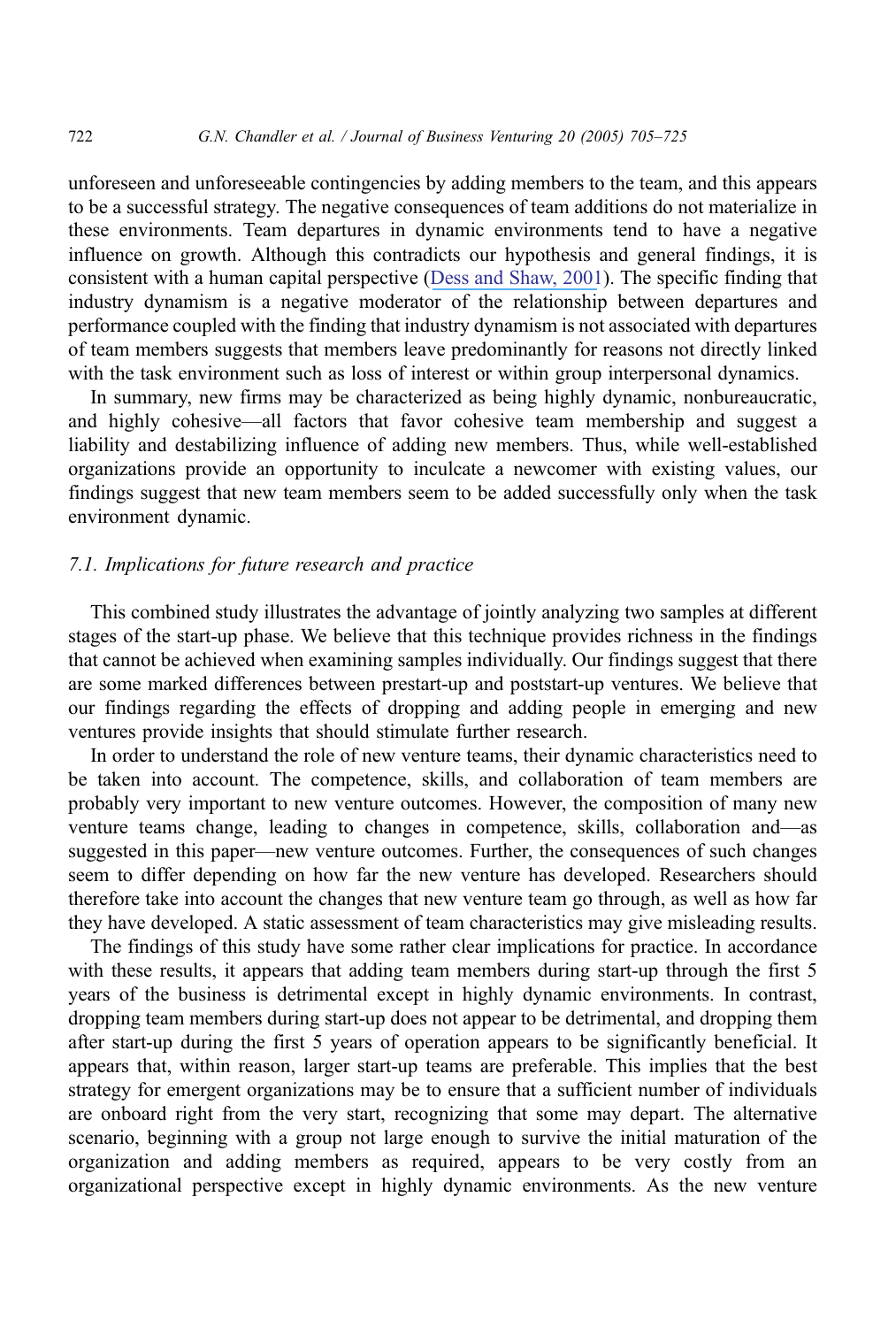<span id="page-18-0"></span>develops and matures, it becomes clearer who contributes to the team and who does not, as well as if new skills are needed. Therefore, it appears beneficial to wait until these later stages of development before determining who is really redundant, ineffective, or disinterested.

## 7.2. Limitations

In addition to the limitations of time frame, we are constrained to mention an additional caveat with respect to these studies. There are obvious differences in culture and business environment between the Swedish and U.S. samples. As a consequence, some of the effects we have attributed to the stage of development might also be attributable to cultural and environmental differences. [Hofstede \(1984](https://www.researchgate.net/publication/201381901_Culture)[\)](#page-19-0) shows that the United States and Sweden are relatively close to each other with respect to individualism, power distance, and uncertainty avoidance. In his plots showing overall cultural similarity, the United States and Sweden are in two different but closely associated clusters. For example, Norway, Canada, and the United States fall in one cluster with Sweden, Great Britain, and Denmark in a closely adjacent cluster. This suggests that there are many more similarities than dissimilarities between the cultures of the United States and Sweden. As a result, we cannot eliminate a competing cultural explanation, but believe venture stage of development and environmental dynamism to have a greater influence than cultural differences.

#### References

- Adelman, M.B., Frey, L.R., 1997. The Fragile Community: Living Together with AIDS. Lawrence Erlbaum, Hillsdale, NJ.
- [Aldrich, H., 1999. Organizations Evolving. Sage Publications, Thousand Oaks, CA.](https://www.researchgate.net/publication/274805975_Organizations_Evolving?el=1_x_8&enrichId=rgreq-8e58a7085e5716c1990a65ef208fcaad-XXX&enrichSource=Y292ZXJQYWdlOzIyMjUzODczMztBUzoxMDUwMTc4OTc5MTQzNzFAMTQwMjA0OTYyNjUxMQ==)
- Aldrich, H., Fiol, M., 1994. Fools rush in? The institutional context of industry creation. Acad. Manage. Rev. 19,  $645 - 670.$

[Amason, A.C., Sapienza, H.J., 1997. The effects of top management team size and interaction norms on cognitive](https://www.researchgate.net/publication/254121100_The_Effects_of_Top_Management_Team_Size_and_Interaction_Norms_on_Cognitive_and_Affective_Conflict?el=1_x_8&enrichId=rgreq-8e58a7085e5716c1990a65ef208fcaad-XXX&enrichSource=Y292ZXJQYWdlOzIyMjUzODczMztBUzoxMDUwMTc4OTc5MTQzNzFAMTQwMjA0OTYyNjUxMQ==) and affective conflict. J. Manage.  $23$  (4),  $495-516$ .

[Ashby, W.R., 1956. An Introduction to Cybernetics. Chapman and Hall, London.](https://www.researchgate.net/publication/200025838_An_Introduction_To_Cybernetics?el=1_x_8&enrichId=rgreq-8e58a7085e5716c1990a65ef208fcaad-XXX&enrichSource=Y292ZXJQYWdlOzIyMjUzODczMztBUzoxMDUwMTc4OTc5MTQzNzFAMTQwMjA0OTYyNjUxMQ==)

- [Birley, S., Stockley, S., 2000. Entrepreneurial teams and venture growth. In: Sexton, D.L., Landstrom, H. \(Eds.\),](https://www.researchgate.net/publication/270820316_Entrepreneurial_teams_and_venture_growth?el=1_x_8&enrichId=rgreq-8e58a7085e5716c1990a65ef208fcaad-XXX&enrichSource=Y292ZXJQYWdlOzIyMjUzODczMztBUzoxMDUwMTc4OTc5MTQzNzFAMTQwMjA0OTYyNjUxMQ==) [The Blackwell Handbook of Entrepreneurship. Blackwell Publishers, Malden, MA.](https://www.researchgate.net/publication/270820316_Entrepreneurial_teams_and_venture_growth?el=1_x_8&enrichId=rgreq-8e58a7085e5716c1990a65ef208fcaad-XXX&enrichSource=Y292ZXJQYWdlOzIyMjUzODczMztBUzoxMDUwMTc4OTc5MTQzNzFAMTQwMjA0OTYyNjUxMQ==)
- [Boeker, W., 1997. Executive migration and strategic change: the effect of top manager movement on product–](https://www.researchgate.net/publication/271761028_Executive_Migration_and_Strategic_Change_The_Effect_of_Top_Manager_Movement_on_Product-Market_Entry?el=1_x_8&enrichId=rgreq-8e58a7085e5716c1990a65ef208fcaad-XXX&enrichSource=Y292ZXJQYWdlOzIyMjUzODczMztBUzoxMDUwMTc4OTc5MTQzNzFAMTQwMjA0OTYyNjUxMQ==) [market entry. Adm. Sci. Q. 42, 213 – 236.](https://www.researchgate.net/publication/271761028_Executive_Migration_and_Strategic_Change_The_Effect_of_Top_Manager_Movement_on_Product-Market_Entry?el=1_x_8&enrichId=rgreq-8e58a7085e5716c1990a65ef208fcaad-XXX&enrichSource=Y292ZXJQYWdlOzIyMjUzODczMztBUzoxMDUwMTc4OTc5MTQzNzFAMTQwMjA0OTYyNjUxMQ==)
- Blau, P.M., 1977. Inequality and Heterogeneity. Free Press, New York.
- [Brush, C., Vanderwerf, P., 1992. A comparison of methods and sources for obtaining estimates of new venture](https://www.researchgate.net/publication/223884212_A_Comparison_of_Methods_and_Sources_for_Obtaining_Estimates_of_New_Venture_Performance?el=1_x_8&enrichId=rgreq-8e58a7085e5716c1990a65ef208fcaad-XXX&enrichSource=Y292ZXJQYWdlOzIyMjUzODczMztBUzoxMDUwMTc4OTc5MTQzNzFAMTQwMjA0OTYyNjUxMQ==) performance. J. Bus. Venturing 7, 157-170.
- [Cannon-Bowers, J.A., Tannenbaum, S.I., Salas, E., Volpe, C.E., 1995. Defining competencies and establishing](https://www.researchgate.net/publication/243778198_Defining_Competencies_And_Establishing_Team_Training_Requirements?el=1_x_8&enrichId=rgreq-8e58a7085e5716c1990a65ef208fcaad-XXX&enrichSource=Y292ZXJQYWdlOzIyMjUzODczMztBUzoxMDUwMTc4OTc5MTQzNzFAMTQwMjA0OTYyNjUxMQ==) [team training requirements. In: Guzzo, R.A., Salas, E. \(Eds.\), Team Effectiveness and Decision Making in](https://www.researchgate.net/publication/243778198_Defining_Competencies_And_Establishing_Team_Training_Requirements?el=1_x_8&enrichId=rgreq-8e58a7085e5716c1990a65ef208fcaad-XXX&enrichSource=Y292ZXJQYWdlOzIyMjUzODczMztBUzoxMDUwMTc4OTc5MTQzNzFAMTQwMjA0OTYyNjUxMQ==) [Organizations. Jossey-Bass, San Francisco, CA.](https://www.researchgate.net/publication/243778198_Defining_Competencies_And_Establishing_Team_Training_Requirements?el=1_x_8&enrichId=rgreq-8e58a7085e5716c1990a65ef208fcaad-XXX&enrichSource=Y292ZXJQYWdlOzIyMjUzODczMztBUzoxMDUwMTc4OTc5MTQzNzFAMTQwMjA0OTYyNjUxMQ==)
- [Carter, N.M., Gartner, W.B., Reynolds, P.D., 1996. Exploring start-up event sequences. J. Bus. Venturing 11 \(3\),](https://www.researchgate.net/publication/4967759_Exploring_Start-Up_Event_Sequences?el=1_x_8&enrichId=rgreq-8e58a7085e5716c1990a65ef208fcaad-XXX&enrichSource=Y292ZXJQYWdlOzIyMjUzODczMztBUzoxMDUwMTc4OTc5MTQzNzFAMTQwMjA0OTYyNjUxMQ==)  $151 - 166.$

Cascio, W.F., 1999. Costing Human Resources, 4th ed. Southwestern College Publishing, Dallas, TX.

[Chandler, G.N., Hanks, S.H., 1993. Measuring the performance of emerging businesses: a validation study. J. Bus.](https://www.researchgate.net/publication/4968285_Measuring_the_performance_of_emerging_businesses_A_validation_study?el=1_x_8&enrichId=rgreq-8e58a7085e5716c1990a65ef208fcaad-XXX&enrichSource=Y292ZXJQYWdlOzIyMjUzODczMztBUzoxMDUwMTc4OTc5MTQzNzFAMTQwMjA0OTYyNjUxMQ==) Venturing 8 (5), 391-408.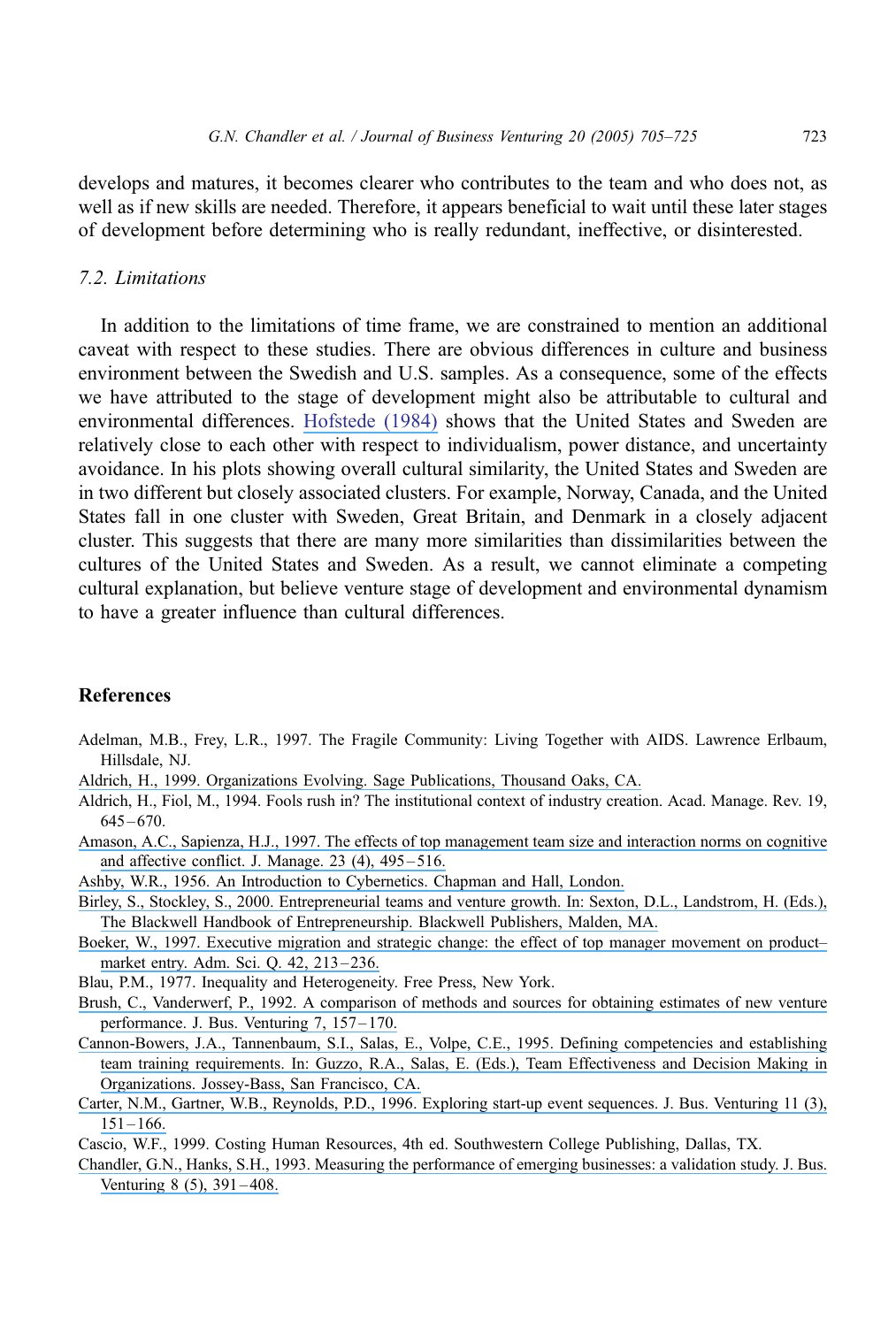- <span id="page-19-0"></span>[Chandler, G.N., Hanks, S.H., 1994. Market attractiveness, resource-based capabilities, venture strategies, and](https://www.researchgate.net/publication/222893726_Market_Attractiveness_Resource-Based_Capabilities_Venture_Strategies_and_Venture_Performance?el=1_x_8&enrichId=rgreq-8e58a7085e5716c1990a65ef208fcaad-XXX&enrichSource=Y292ZXJQYWdlOzIyMjUzODczMztBUzoxMDUwMTc4OTc5MTQzNzFAMTQwMjA0OTYyNjUxMQ==) venture performance. J. Bus. Venturing 9 (4), 331-349.
- Chandler, G.N., Lyon, D.W., 2001. New venture teams in emerging businesses: hypothesis testing. In: Bygrave, W.D., Autio, E., Brush, C.G., Davidsson, P., Green, P.G., Reynolds, P.D., Sapienza, H.J. (Eds.), Frontiers of Entrepreneurship Research 2001. Center for Entrepreneurial Studies Babson College, Babson Park, MA.
- Cooper, A.C., 1973. Technical entrepreneurship. What do we know? R&D Manage. 2 (3), 59–64.
- Cooper, A.C., Bruno, A.V., 1977. Success among high-technology firms. Bus. Horiz. 20 (2), 16–28.
- [DeCarol, J.F., Lyons, P.R., 1979. A comparison of selected personal characteristics of minority and non-minority](https://www.researchgate.net/publication/244954143_A_Comparison_of_Selected_Personal_Characteristics_of_Minority_and_Non-Minority_Female_Entrepreneurs?el=1_x_8&enrichId=rgreq-8e58a7085e5716c1990a65ef208fcaad-XXX&enrichSource=Y292ZXJQYWdlOzIyMjUzODczMztBUzoxMDUwMTc4OTc5MTQzNzFAMTQwMjA0OTYyNjUxMQ==) female entrepreneurs. J. Small Bus. Manage. 17 (4), 22-29.
- [Dess, G.G., Shaw, J.D., 2001. Voluntary turnover, social capital, and organizational performance. Acad. Manage.](https://www.researchgate.net/publication/272581384_Voluntary_Turnover_Social_Capital_and_Organizational_Performance?el=1_x_8&enrichId=rgreq-8e58a7085e5716c1990a65ef208fcaad-XXX&enrichSource=Y292ZXJQYWdlOzIyMjUzODczMztBUzoxMDUwMTc4OTc5MTQzNzFAMTQwMjA0OTYyNjUxMQ==) [Rev. 26, 446 – 457.](https://www.researchgate.net/publication/272581384_Voluntary_Turnover_Social_Capital_and_Organizational_Performance?el=1_x_8&enrichId=rgreq-8e58a7085e5716c1990a65ef208fcaad-XXX&enrichSource=Y292ZXJQYWdlOzIyMjUzODczMztBUzoxMDUwMTc4OTc5MTQzNzFAMTQwMjA0OTYyNjUxMQ==)
- [Dillman, D.A., 1978. Mail and Telephone Survey: The Total Design Method. Wiley, New York.](https://www.researchgate.net/publication/291022894_Mail_and_Telephone_Surveys_The_Total_Design_Method?el=1_x_8&enrichId=rgreq-8e58a7085e5716c1990a65ef208fcaad-XXX&enrichSource=Y292ZXJQYWdlOzIyMjUzODczMztBUzoxMDUwMTc4OTc5MTQzNzFAMTQwMjA0OTYyNjUxMQ==)
- [DiMaggio, P.J., Powell, W.W., 1983. The iron cage revisited: institutional isomorphism and collective rationality](https://www.researchgate.net/publication/255482957_The_Iron_Cage_Revisted_Institutional_Isomorphism_and_Collective_Rationality_in_Organizational_Fields?el=1_x_8&enrichId=rgreq-8e58a7085e5716c1990a65ef208fcaad-XXX&enrichSource=Y292ZXJQYWdlOzIyMjUzODczMztBUzoxMDUwMTc4OTc5MTQzNzFAMTQwMjA0OTYyNjUxMQ==) in organizational fields. Am. Sociol. Rev. 48, 147-160.
- [Eisenhardt, K.M., Schoonhoven, C.B., 1996. Resource-based view of strategic alliance formation: strategic and](https://www.researchgate.net/publication/280800935_Resource-based_View_of_Strategic_Alliance_Formation_Strategic_and_Social_Effects_in_Entrepreneurial_Firms?el=1_x_8&enrichId=rgreq-8e58a7085e5716c1990a65ef208fcaad-XXX&enrichSource=Y292ZXJQYWdlOzIyMjUzODczMztBUzoxMDUwMTc4OTc5MTQzNzFAMTQwMjA0OTYyNjUxMQ==) social effects in entrepreneurial firms. Org. Sci. 7 (2), 136-150.
- Ensley, M.D., Pearson, A.W., Amason, A.C., 2002. Understanding the dynamics of new venture top management teams: cohesion, conflict, and new venture performance. J. Bus. Venturing 17 (4), 365 – 386.
- [Flamholtz, E.G., Randle, Y., 2000. Growing Pains: Transitioning from an Entrepreneurship to a Professionally](https://www.researchgate.net/publication/276009826_How_to_Make_the_Transition_from_an_Entrepreneurship_to_a_Professionally_Managed_Firm?el=1_x_8&enrichId=rgreq-8e58a7085e5716c1990a65ef208fcaad-XXX&enrichSource=Y292ZXJQYWdlOzIyMjUzODczMztBUzoxMDUwMTc4OTc5MTQzNzFAMTQwMjA0OTYyNjUxMQ==) [Managed Firm. Jossey Bass, San Francisco, CA.](https://www.researchgate.net/publication/276009826_How_to_Make_the_Transition_from_an_Entrepreneurship_to_a_Professionally_Managed_Firm?el=1_x_8&enrichId=rgreq-8e58a7085e5716c1990a65ef208fcaad-XXX&enrichSource=Y292ZXJQYWdlOzIyMjUzODczMztBUzoxMDUwMTc4OTc5MTQzNzFAMTQwMjA0OTYyNjUxMQ==)
- Hanks, S.H., Watson, C.J., Jansen, E., Chandler, G.N., 1993. Tightening the life-cycle construct: a taxonomic study of growth stage configurations in high-technology organizations. Entrep. Theory Pract. 18 (2), 5-30.
- [Hannan, M.T., Freeman, F., 1977. The population ecology of organizations. Am. J. Sociol. 82, 929 964.](https://www.researchgate.net/publication/228314106_The_Population_Ecology_of_Public_Organizations?el=1_x_8&enrichId=rgreq-8e58a7085e5716c1990a65ef208fcaad-XXX&enrichSource=Y292ZXJQYWdlOzIyMjUzODczMztBUzoxMDUwMTc4OTc5MTQzNzFAMTQwMjA0OTYyNjUxMQ==)
- [Harrison, D.A., Price, K.H., Bell, M.P., 1998. Beyond relational demography: time and the effects of surface- and](https://www.researchgate.net/publication/275714274_Beyond_relational_demography_Time_and_the_effects_of_surface-_and_deep-level_diversity_on_work_group_cohesion?el=1_x_8&enrichId=rgreq-8e58a7085e5716c1990a65ef208fcaad-XXX&enrichSource=Y292ZXJQYWdlOzIyMjUzODczMztBUzoxMDUwMTc4OTc5MTQzNzFAMTQwMjA0OTYyNjUxMQ==) deep-level diversity on work group cohesion. Acad. Manage. J. 41 (1), 96-107.
- [Heinen, J., Jacobson, E., 1976. A model of task group development in complex organizations and a strategy of](https://www.researchgate.net/publication/274227849_A_Model_of_Task_Group_Development_in_Complex_Organizations_and_a_Strategy_of_Implementation?el=1_x_8&enrichId=rgreq-8e58a7085e5716c1990a65ef208fcaad-XXX&enrichSource=Y292ZXJQYWdlOzIyMjUzODczMztBUzoxMDUwMTc4OTc5MTQzNzFAMTQwMjA0OTYyNjUxMQ==) implementation. Acad. Manage. Rev. 1, 98-111.
- [Hofstede, G., 1984. Culture's Consequences: International Differences in Work Related Values. Sage Publications,](https://www.researchgate.net/publication/201381901_Culture) [London.](https://www.researchgate.net/publication/201381901_Culture)
- [Jackson, S.E., Brett, J.F., Sessa, V.I., Cooper, D.M., Julin, J.A., Peyronnin, K., 1991. Some differences make a](https://www.researchgate.net/publication/232477749_Some_Differences_Make_a_Difference_Individual_Dissimilarity_and_Group_Heterogeneity_as_Correlates_of_Recruitment_Promotions_and_Turnover?el=1_x_8&enrichId=rgreq-8e58a7085e5716c1990a65ef208fcaad-XXX&enrichSource=Y292ZXJQYWdlOzIyMjUzODczMztBUzoxMDUwMTc4OTc5MTQzNzFAMTQwMjA0OTYyNjUxMQ==) [difference: individual dissimilarity and group heterogeneity as correlates of recruitment, promotions, and](https://www.researchgate.net/publication/232477749_Some_Differences_Make_a_Difference_Individual_Dissimilarity_and_Group_Heterogeneity_as_Correlates_of_Recruitment_Promotions_and_Turnover?el=1_x_8&enrichId=rgreq-8e58a7085e5716c1990a65ef208fcaad-XXX&enrichSource=Y292ZXJQYWdlOzIyMjUzODczMztBUzoxMDUwMTc4OTc5MTQzNzFAMTQwMjA0OTYyNjUxMQ==) [turnover. J. Appl. Psychol. 76 \(5\), 675 – 689.](https://www.researchgate.net/publication/232477749_Some_Differences_Make_a_Difference_Individual_Dissimilarity_and_Group_Heterogeneity_as_Correlates_of_Recruitment_Promotions_and_Turnover?el=1_x_8&enrichId=rgreq-8e58a7085e5716c1990a65ef208fcaad-XXX&enrichSource=Y292ZXJQYWdlOzIyMjUzODczMztBUzoxMDUwMTc4OTc5MTQzNzFAMTQwMjA0OTYyNjUxMQ==)
- [James, D.R., Soref, M., 1981. Profit constraints in managerial autonomy: managerial theory and the unmaking of](https://www.researchgate.net/publication/271748197_Profit_Constraints_on_Managerial_Autonomy_Managerial_Theory_and_the_Unmaking_of_the_Corporation_President?el=1_x_8&enrichId=rgreq-8e58a7085e5716c1990a65ef208fcaad-XXX&enrichSource=Y292ZXJQYWdlOzIyMjUzODczMztBUzoxMDUwMTc4OTc5MTQzNzFAMTQwMjA0OTYyNjUxMQ==) the corporation president. Am. Sociol. Rev.  $46$ ,  $1-18$ .
- Jehn, K.A., Chadwick, C., Thatcher, S.M.B., 1997. To agree or not to agree: the effects of value congruence, individual demographic dissimilarity, and conflict on workgroup outcomes. Int. J. Confl. Manage. 8 (4),  $287 - 305$ .
- Kamm, J.B., Shuman, J.C., Seeger, J.A., Nurick, A.J., 1990. Entrepreneurial teams in new venture creation: a research agenda. Entrep. Theory Pract.  $4(15)$ ,  $7-17$ .
- [Kazanjian, R., Rao, H., 1999. Research note: the creation of capabilities in new ventures—a longitudinal study.](https://www.researchgate.net/publication/247734286_Research_Note_The_Creation_of_Capabilities_in_New_Ventures--A_Longitudinal_Study?el=1_x_8&enrichId=rgreq-8e58a7085e5716c1990a65ef208fcaad-XXX&enrichSource=Y292ZXJQYWdlOzIyMjUzODczMztBUzoxMDUwMTc4OTc5MTQzNzFAMTQwMjA0OTYyNjUxMQ==) Org. Stud. 20 (1), 125-142.
- [Kemer, E., Bedeian, A., Mosholder, K., Touliatos, J., 1985. Outcomes of role stress: a multisample constructive](https://www.researchgate.net/publication/13026761_Outcomes_of_role_stress_A_multisample_constructive_replication?el=1_x_8&enrichId=rgreq-8e58a7085e5716c1990a65ef208fcaad-XXX&enrichSource=Y292ZXJQYWdlOzIyMjUzODczMztBUzoxMDUwMTc4OTc5MTQzNzFAMTQwMjA0OTYyNjUxMQ==) [replication. Acad. Manage. Rev. 28, 363 – 375.](https://www.researchgate.net/publication/13026761_Outcomes_of_role_stress_A_multisample_constructive_replication?el=1_x_8&enrichId=rgreq-8e58a7085e5716c1990a65ef208fcaad-XXX&enrichSource=Y292ZXJQYWdlOzIyMjUzODczMztBUzoxMDUwMTc4OTc5MTQzNzFAMTQwMjA0OTYyNjUxMQ==)
- [Lawrence, P.R., Lorsch, J.W., 1967. Organization and Environment: Managing Differentiation and Integration.](https://www.researchgate.net/publication/239650471_Organization_and_Environment_Managing_Differentiation_and_Integration?el=1_x_8&enrichId=rgreq-8e58a7085e5716c1990a65ef208fcaad-XXX&enrichSource=Y292ZXJQYWdlOzIyMjUzODczMztBUzoxMDUwMTc4OTc5MTQzNzFAMTQwMjA0OTYyNjUxMQ==) [Harvard Business School Press, Boston, MA.](https://www.researchgate.net/publication/239650471_Organization_and_Environment_Managing_Differentiation_and_Integration?el=1_x_8&enrichId=rgreq-8e58a7085e5716c1990a65ef208fcaad-XXX&enrichSource=Y292ZXJQYWdlOzIyMjUzODczMztBUzoxMDUwMTc4OTc5MTQzNzFAMTQwMjA0OTYyNjUxMQ==)
- McEvoy, G.M., Cascio, W.F., 1987. Do good or poor performers leave? A meta-analysis of the relationship between performance and turnover. Acad. Manage. J. 30 (4), 744.
- [Meyer, J., Rowan, B., 1977. Institutionalized organizations: formal structure as myth and ceremony. Am. J. Sociol.](https://www.researchgate.net/publication/281453343_Institutionalized_organizations_Formal_structure_as_myth_and_ceremony?el=1_x_8&enrichId=rgreq-8e58a7085e5716c1990a65ef208fcaad-XXX&enrichSource=Y292ZXJQYWdlOzIyMjUzODczMztBUzoxMDUwMTc4OTc5MTQzNzFAMTQwMjA0OTYyNjUxMQ==)  $83, 340 - 363.$
- Polanyi, M., 1967. The Tacit Dimension. Routledge and Kegan, London.